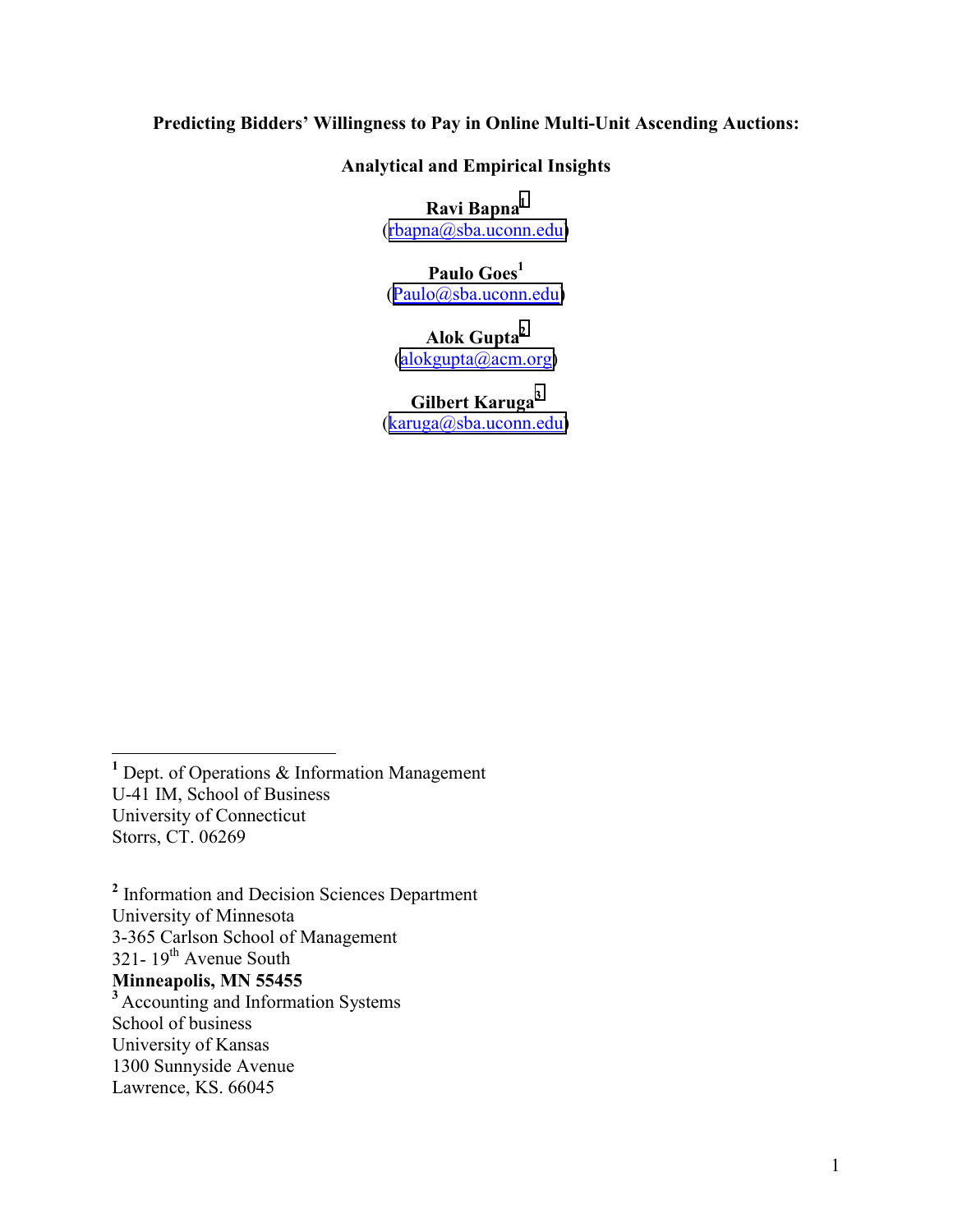# **Acknowledgement**

Alok Gupta's research is supported by NSF CAREER grant #IIS-0301239, but does not necessarily reflect the views of the NSF. Partial support for this research was also provided by TECI - the Treibick Electronic Commerce Initiative, OPIM/School of Business, University of Connecticut. An earlier version of this paper was presented at WITS2002, Barcelona, Spain and was nominated for the best paper award. The authors thank the 3 anonymous reviewers for their valuable suggestions.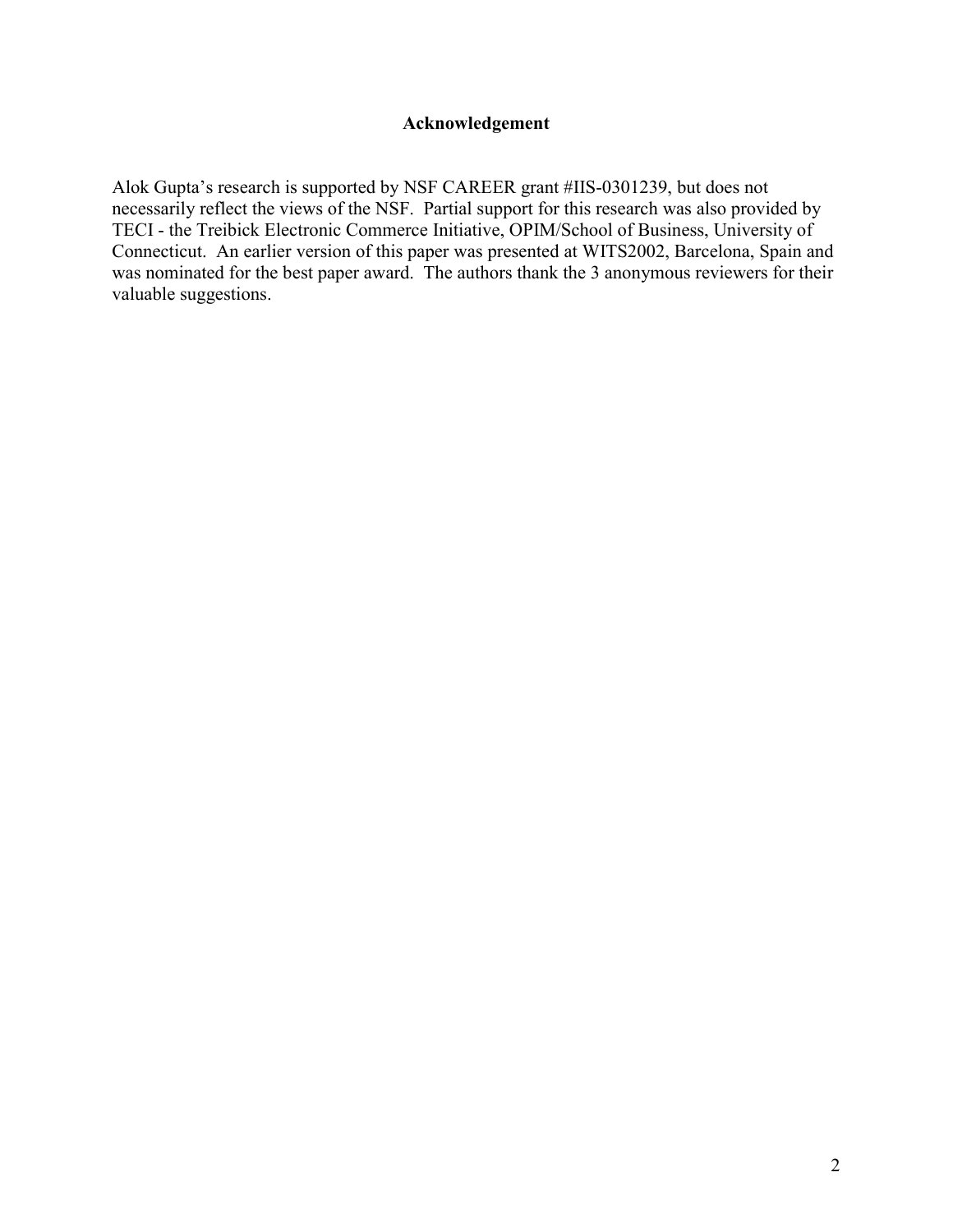#### **Abstract**

A large fraction of online auction activity deals with selling multiple identical units of an item, using progressive discriminatory or uniform pricing approaches. Our research objective is to gain insights into the price formation process of such auctions, focusing primarily on the progressive bid information that is revealed to infer bidders' willingness to pay (WTP) in real time. We derive *a priori* estimates of bidders' maximum willingness to pay based on the assumption of a myopic best response relationship between the bids made and their underlying valuations. Unlike prior econometric studies that utilize aggregate data to understand underlying demand curves of products, we use an automated agent to capture observable micro-data from bidding activity in several hundred Internet auctions. We present an analytical model for myopic best response bidding in multi-unit progressive discriminatory (a.k.a. Yankee) and uniform pricing options, and use the inverse function to estimate the underlying willingness to pay from the *joint consideration* of the revealed bid values and the bid strategies adopted. We test the WTP prediction model against thousands of bids made on hundreds of real online auctions from Samsclub.com and Ubid.com. Our analysis is able to accurately "type" the bidding strategy based on observable variables using a Logit classification model. Results indicate that approximately 2/3 of online bidders can be considered as using a myopic best response strategy. Our prediction results indicate that we are able to estimate, on average, within 3% of revealed willingness to pay for Yankee auctions, and within 4.7% for uniform multi-unit auctions. In addition, we are able to estimate, on average, within 7% of the final auction price by the  $30<sup>th</sup>$ time percentile of the uniform price auctions, and within 10% of the final auction price by the 40th time percentile of a discriminatory Yankee auction.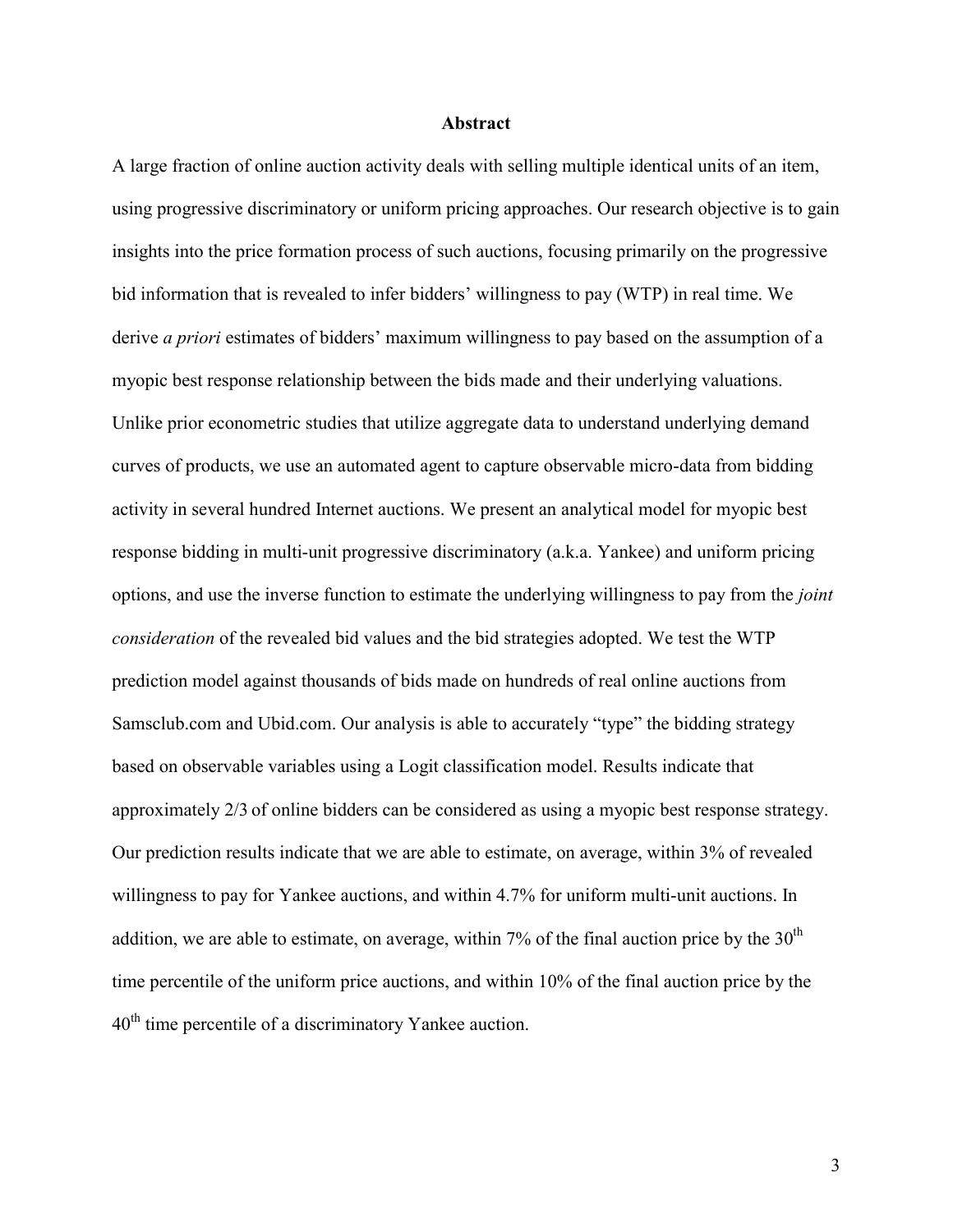#### **1. Introduction and Background**

Online auctions exemplify the Internet's ability to become a temporally and spatially unconstrained market maker. A large fraction of online auction activity deals with selling multiple identical units of an item, such as aging computer hardware, using either a discriminatory (Ubid.com) or a uniform (Samsclub.com) pricing approach. Our research objective is to gain deeper insights into the price formation process of auctions that progressively reveal more information about bidders' willingness to pay, and use those insights into deriving *a priori* estimates of the expected bid revisions.

We should point out the subtle distinction between the traditional notion of the *valuation* of a product and our use of the phrase *willingness to pay*. Both reflect private information that the bidder possesses, but given the online context, *willingness to pay* bounds *valuations* from below. This is primarily driven by the use of a suggested retail price signal that effectively caps the willingness to pay, irrespective of the valuations. In no case, in our extensive dataset of consisting of 78,014 bids from over 900 online auctions, did the final bid exceed 90% of the suggested retail price. Section 3 describes this in more detail. For this reason, in the rest of this paper we use the phrase *Willingness To Pay (WTP)*.

While demand estimation has been the focus of many econometric papers, it has typically been done using aggregate data, with results hinging on some tenuous assumptions about consumers' preferences. In contrast, we rely on Internet enabled multi-unit auctions to undertake demand estimation using micro-data, making empirically established, and also less demanding assumptions about bidder behavior.

Progressive ascending multi-unit auctions have received only limited attention in the literature, usually under a set of assumptions that do not hold up in the online context. For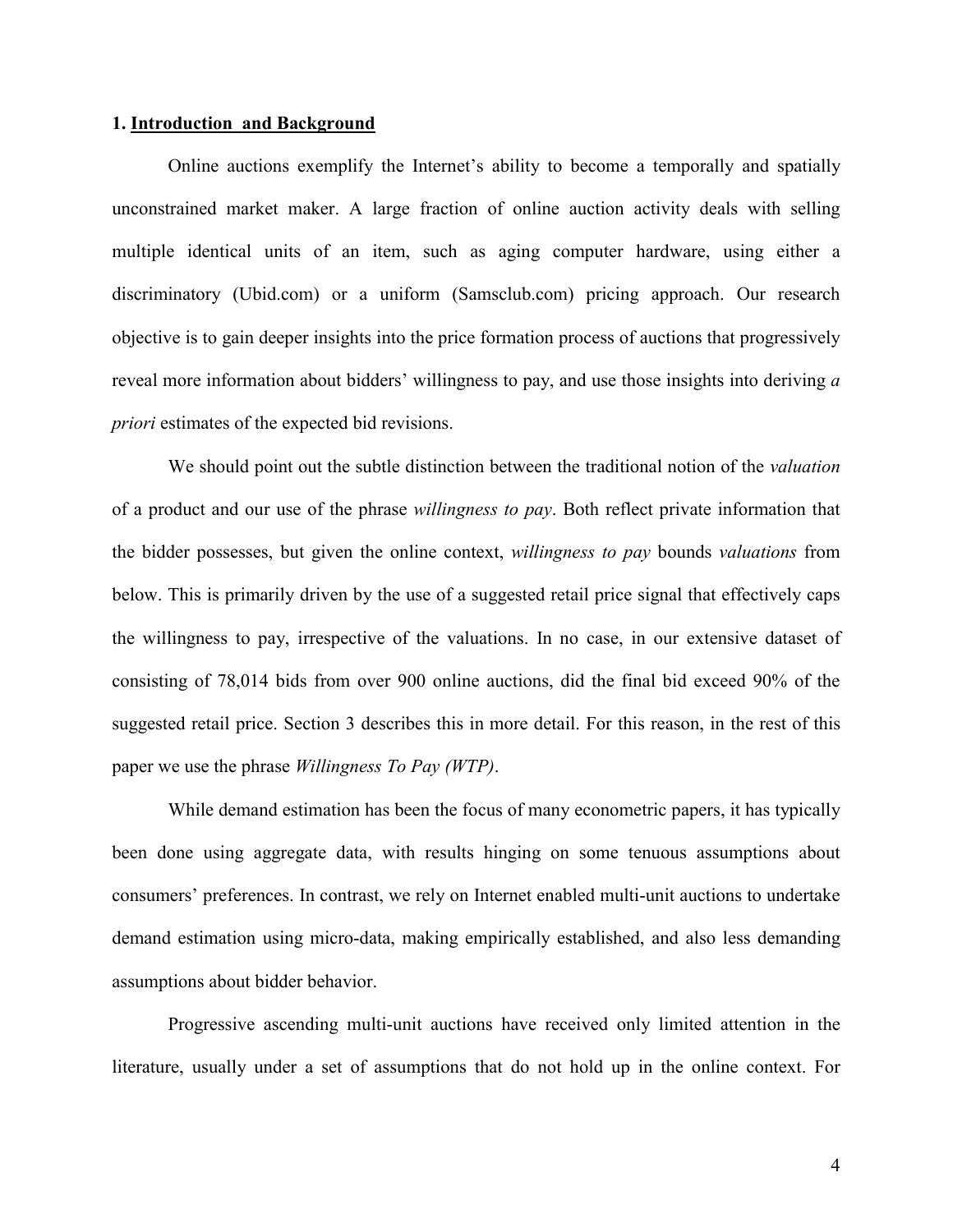instance, bidders are assumed to be homogeneous, typically typed as being symmetric, riskneutral, and adopting Bayesian-Nash equilibrium strategies. While tenable in the context of face-to-face single item auctions, this set of assumptions readily breaks down in the vast majority of multi-unit online auctions. For such auctions, it is well known that the computation of equilibrium bidding strategies is intractable (Nautz & Wolfsetter, 1997). *A key distinguishing feature of our work is a minimalist myopic best response bidding assumption that ties bidders revealed bids to their underlying willingness to pays*. Our empirical results, described in detail in Section 5, indicate that approximately 2/3 of online bidders conform to this strategy.

In this research, we wish to fill this gap in the literature by creating an analytical model that capitalizes on the online environment's enhanced information acquisition capabilities. We begin by tackling the tricky issue of myopically predicting a consumer's willingness to pay for a product, based on the joint consideration of the bidding strategy pursued and the bid values revealed, both of which are observable on the Internet. The key ingredients here are an understanding of the bidding strategies pursued by the bidders, developing a real-time ability to detect such strategies as the auction progresses (by means of a logistic classification model) and finally, an analytical model that imputes a bidder's wiliness to pay from the bids made. We present an analytical relationship¸ for both discriminatory (a.k.a. Yankee auctions) and uniform pricing auctions, between the bids made and the private underlying willingness to pay, assuming a myopic best response strategy that is adopted by a significant percentage of online bidders.

In order to test the analytical model for predicting bidders' willingness to pay, we use an automated agent based data collection tool, and measure the predictions against the revealed preferences observed in the thousands of bids made on hundreds of real online auctions from Samsclub.com. Our data analysis indicates that the classification model is able to accurately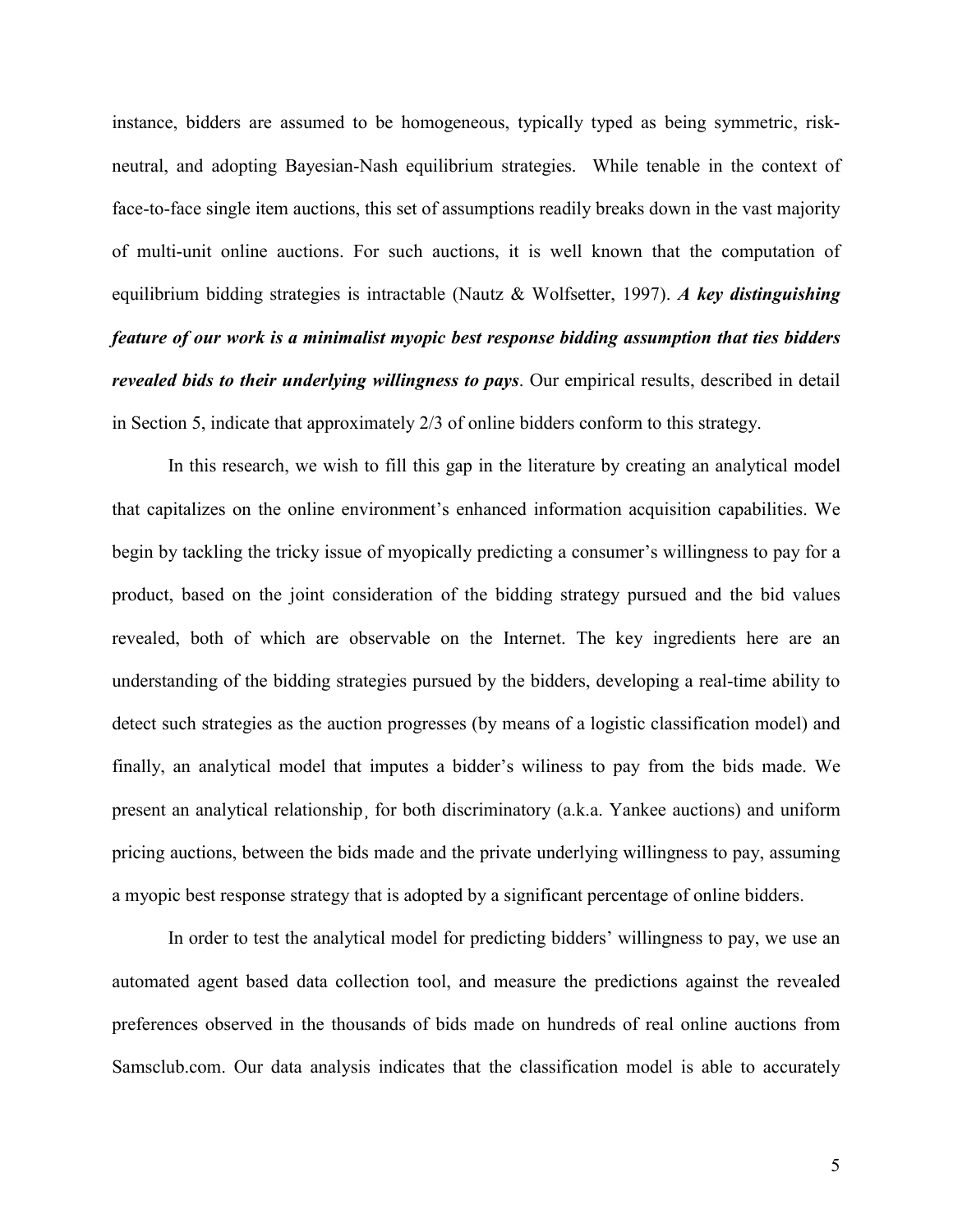"type" the bidding strategy based on observable variables, and the prediction model comes close to predicting the bidder's wiliness to pay, as estimated by their final bids.

Bapna, Goes and Gupta (2003a) and Engelbrecht-Wiggans (1999) demonstrate that progressive multi-unit auctions have multiple equilibria, some of which are more desirable than others, from a revenue perspective. Further, Bapna, Goes and Gupta (2003b) have also shown that online auctioneers are often far away from optimal mechanism design choices that could increase their likelihoods of obtaining the desirable equilibria. In this context, real-time value discovery tools, such as the one demonstrated in this paper, will provide the foundation for dynamically calibrating the online auction mechanism, so as to maximize their likelihood of obtaining the desirable equilibria. They can also serve as building blocks for designing the next generation of smart bidding agents whose incentives are aligned with bidders.

In this paper, our primary research goal is to demonstrate how we can assess bidders' willingness to pay in progressive multi-unit auctions. This predicted WTP also allows us to estimate, with high accuracy, the expected closing price of these auctions, during early stages of the auction. *To the best of our knowledge, no other study has used the enhanced information acquisition and processing capabilities of the online environment, where observance of the price formation process can be used to infer bidder willingness to pay in real time.*

The rest of this paper is organized as follows. In section 2, we provide an overview of the literature on online auctions and value prediction. In section 3, we provide insights into the market mechanism that we are investigating. We describe its basic design and provide some performance indicators. In section 4, we develop the analytical model for predicting bidder's willingness to pay. The bidder strategy classification and prediction accuracy are tested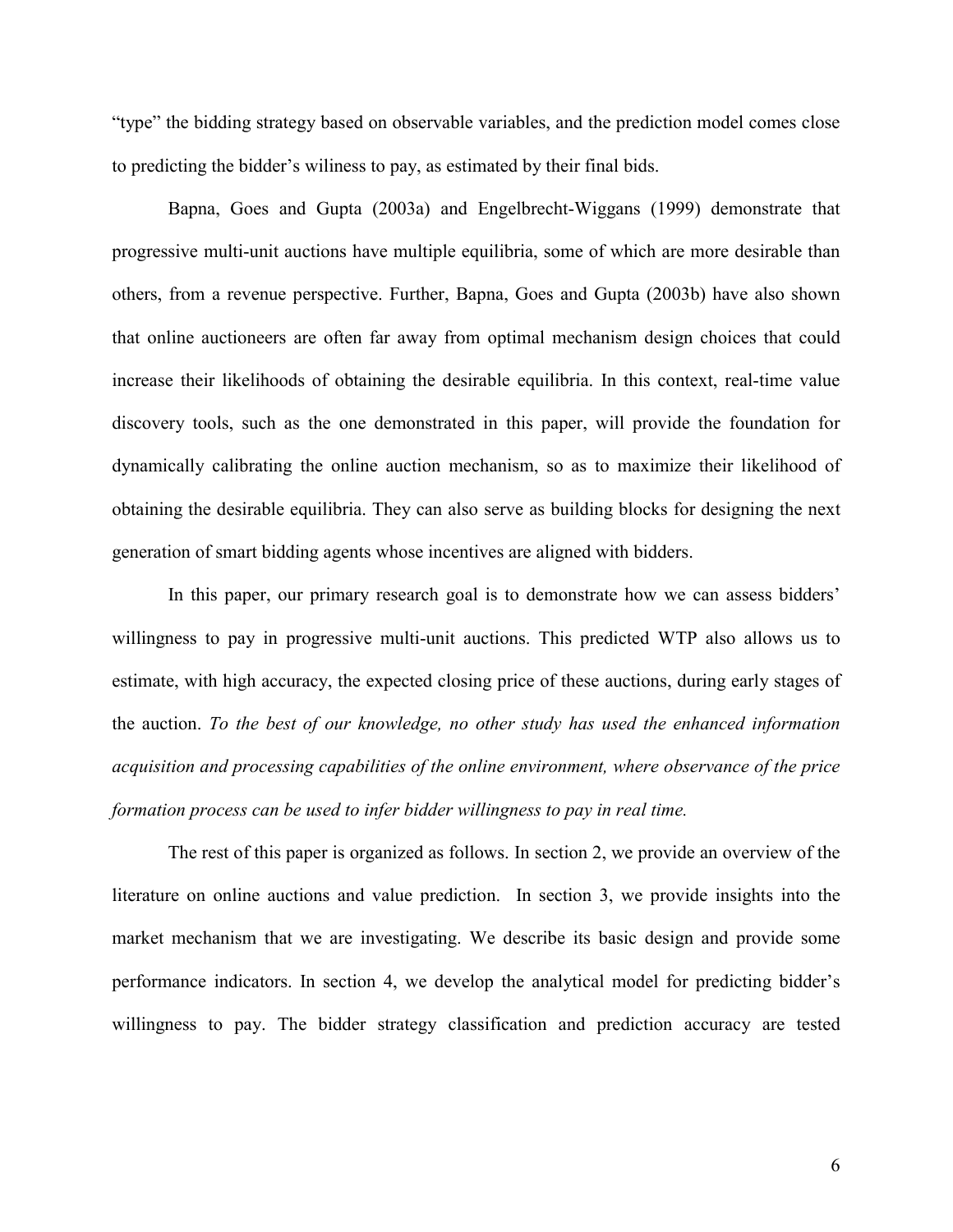empirically in sections 5 and 6 respectively. Lastly, in section 7 we conclude and present directions for future work.

#### **2. Relevant Literature**

Given the vast body of auction literature [see, for example, McAfee and McMillan (1987), Milgrom and Weber (1982), Milgrom (1989), Rothkopf and Harstad (1994) and Menezes (1996) for a detailed literature review and analysis] it is instructive to begin by briefly examining what, if anything, is new about online auctions. Arguably, online auctions have expanded scope and scale, compared to their traditional counterparts. There is early evidence that participation in online auctions is endogenously influenced ([Bajari and Hortascu (2001)] have shown, with data from eBay, that modifying the mechanism affects the entry decisions), while the traditional assumption in the literature takes the number of bidders at an auction as exogenously given [Paarsch (1992), Laffont, Ossard and Vuong (1995)]. The expanded scale and scope of the auction has made the participation of online auctions non-captive of its audience. The bidders in online auctions come and go at will, while in traditional environments bidders are captivated through the close of the auction. Particularly relevant to our work are the enhanced computational and networking resources that have made multi-unit auctions more feasible. Multiple units can be sold simultaneously, not as a single lot, but to multiple buyers who exhaust the lot.

Another significant difference between the two auction environments is that the online environment does not benefit from the skills and experience of human auctioneers. The online auctions are propelled by static rules that govern the constitution and submission of valid bids, while traditional auctions benefit from the experience of the auctioneer to pit bidders against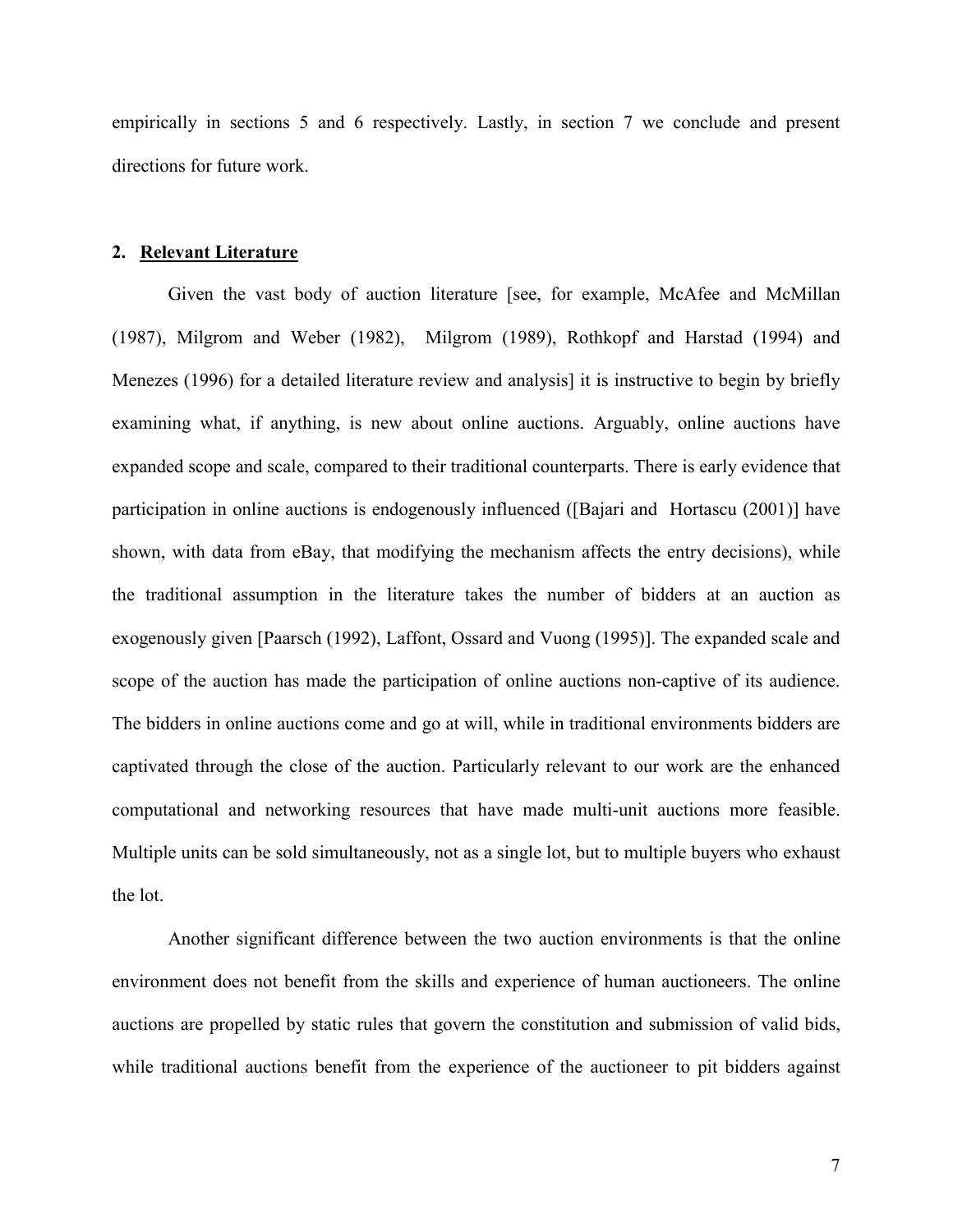each other by skillfully assessing the bidders utility and pacing the auction bidding accordingly. Put succinctly, our research is aimed at marrying the best of both worlds. Our goal is to commoditize the human expert who can run a single auction expertly, and substitute it with a computationally intensive real-time decision making tool that could, armed with the prediction information which is the focus of this paper, potentially support the simultaneous conduction of hundreds of online auctions in a more efficient manner.

Note that a recurring theme in this study is the use of the information available on hand to the online auctioneer. Thus, critical to our work is the open auction format in which value signals are iteratively broadcasted to the participating agents. If understood correctly, these signals can explain the underlying bidder valuations or reserve prices, and can form a vital input in enhancing a mechanisms capability to equitably allocate resources. Carare (2003) demonstrates the utility of working with micro-data, observable in the online auction environment, to derive marginal valuations of bidders' for CPU specific variables. The goal of Carare (2003) is to recover distributions of valuations for a specific product, namely computer processors, and it uses data solely from discriminatory (pay-your-bid) online auctions. Our work, in contrast, attempts at modeling bidding behavior for real-time predictive purposes, for a broad spectrum of products sold through, both uniform and discriminatory, multi-unit online auctions<sup>4</sup>.

Crampton (1998) identifies the benefits of progressive open multi-unit auctions over their sealed bid counterparts; (i) efficiency of the price discovery process; (ii) revenue maximization; (iii) reduction of the winners curse; and (iv) privacy and implementation. On the other hand, Engelbrecht-Wiggans and Kahn (1997) and Engelbrecht-Wiggans et.al (1999), show that multiunit auctions, especially those that use a uniform pricing scheme, give bidders an incentive to reduce their demand, resulting in inefficient allocations. Ausubel (1997) proposed an ascending-

 $\overline{a}$ 

<sup>&</sup>lt;sup>4</sup> Both are widely used in the B2C online market. Ubid.com and Samsclub.com are representative popular sites.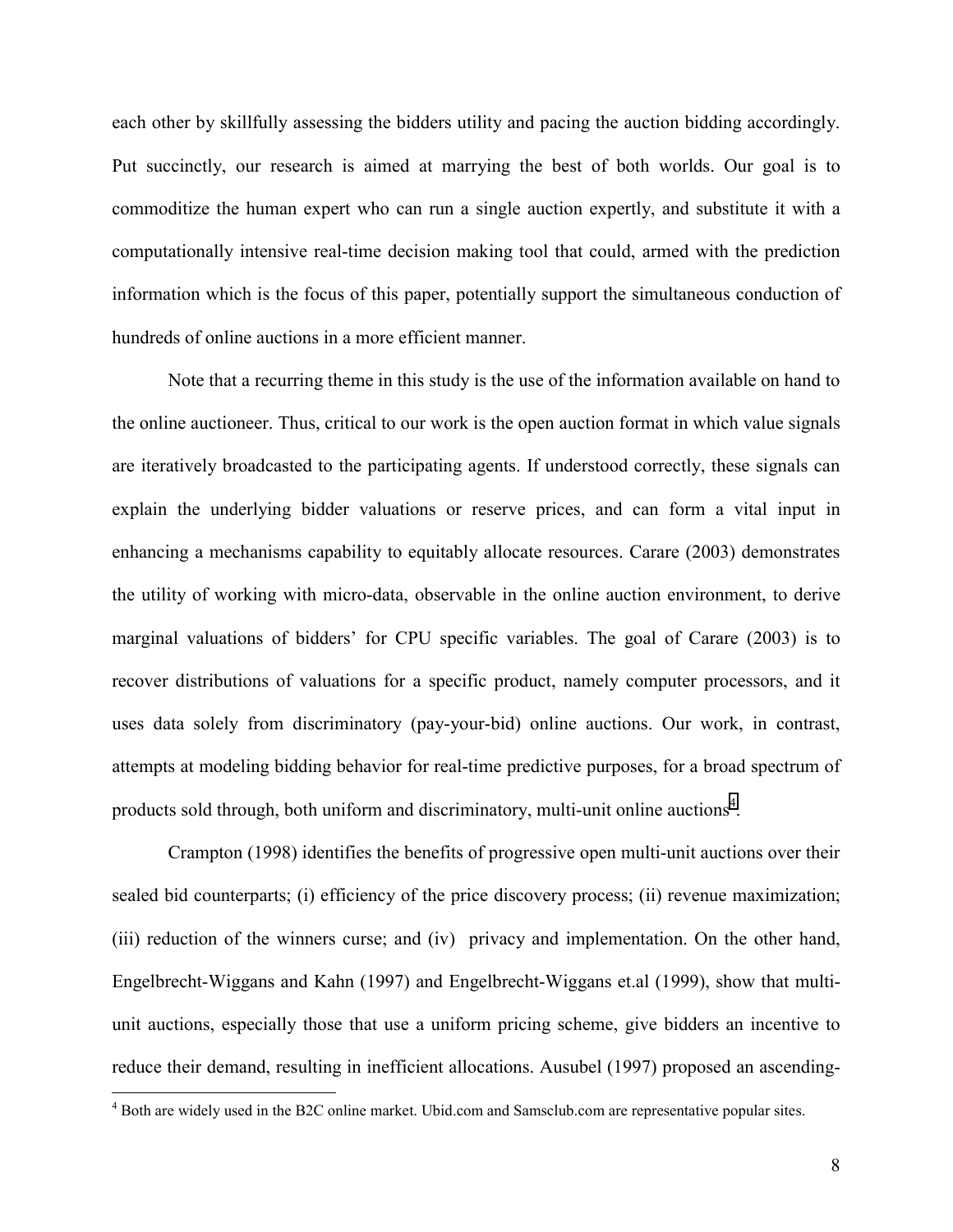bid auction for multiple-units, that ameliorates the demand reduction incentive in multi-unit auction by progressively and iteratively increasing the "asking" price with each iteration of the auction. However, Ausubel (1997) does not show how auctioneers should determine the increments of the "ask" price. The price increment aspect has implications on auction efficiency and revenue. We posit that accurate prediction of bidders' willingness to pay can form the basis of dynamically determining optimal asks. This remains a promising area of future research.

The utility of valuation prediction has been recognized in the Artificial Intelligence field, where automated agents employ value discovery models as components of bidding agents. Parkes and Ungar (2000), use the notion of myopic best-response bidding strategies among agents to illustrate how proxy bidders that embrace this strategy can be shielded from manipulation. In their paper, myopic best response is described as a bidding strategy where bidders submit bids that maximize their utility, given the prevailing prices. An initial research challenge in adopting the Parkes and Ungar (2000) approach is determining whether such bidders exist in the online environment we are considering. This argument connotates that bidders are perhaps non-homogenous in their bidding approaches in the online environment, and is supported by the early work in this area of Bapna, Goes and Gupta (2001) who identify at least three different bidding strategies adopted in Yankee auctions. For a real-time prediction and calibration approach to be applicable it is first necessary to understand the bidding strategy space adopted by the bidders, and then have the ability to use the information available during the course of the auction to accurately type the bidders into the strategic space. We demonstrate which categories of bidder's fall under the myopic best response bidding strategy bucket, and how to detect them in real time.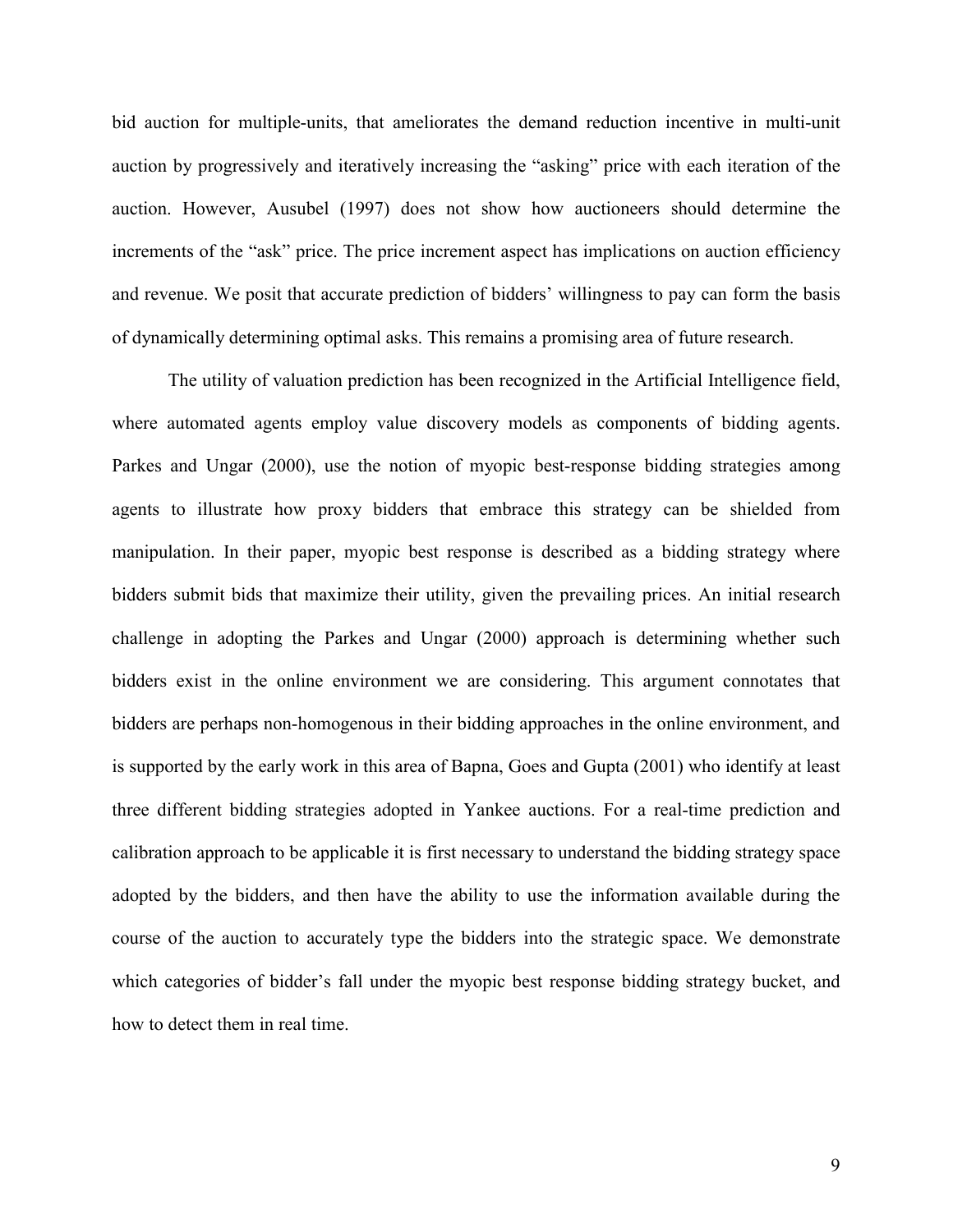In a related study, Plott and Salmon (2001), use a surplus maximization strategy to describe bidding behavior in simultaneous ascending auctions. Although the auction mechanism is different from the one studied by Parkes and Ungar (2000), the notion of myopic best response is used as a way of tying bidders' iterative type revelation, to their wiliness to pay.

Attempts to predict wiliness to pay among bidders are done as an effort to increase the efficiency of resource allocation. Even for fairly well developed markets, such as the exchange markets for financial instruments, predictions of agents' valuations has been attempted through the establishment of market pre-opening games that solicit bidder demands without actual commitments. Using the Paris Bourse as a test bed, Biais et al (1999), examined the accuracy of valuation information derived from pre-opening market trade games. Their study shows that although the information derived from such games is noisy in the early stages of the game, there is some convergence to true market values as the market opening time approaches. The approach of the price formation study by Biais et al (1999), depicts environmental similarity to our approach of predicting bidder wiliness to pay in open ascending price auctions. The initial phase of such auctions is equivalent to the pre-opening game at the Paris Bourse, and the later stages of the auction can expect to witness more concerted and accurate revelations. Consequently, we expect our prediction results to improve as the auction progresses, a result we demonstrate.

Other studies have approached value prediction as a learning activity, where the predictor seeks to know the actual bidder valuation that is masked behind observed bids. Economic game theory literature provides two dominantly used models of agent learning: the fictitious play and reinforced learning model. Dekel, Fudenberg, and Levin (2001) provide insights of these two learning models in the context of playing Bayesian games. Their results show the conditions necessary for Nash equilibrium play in repeated games. A limitation of their study is the very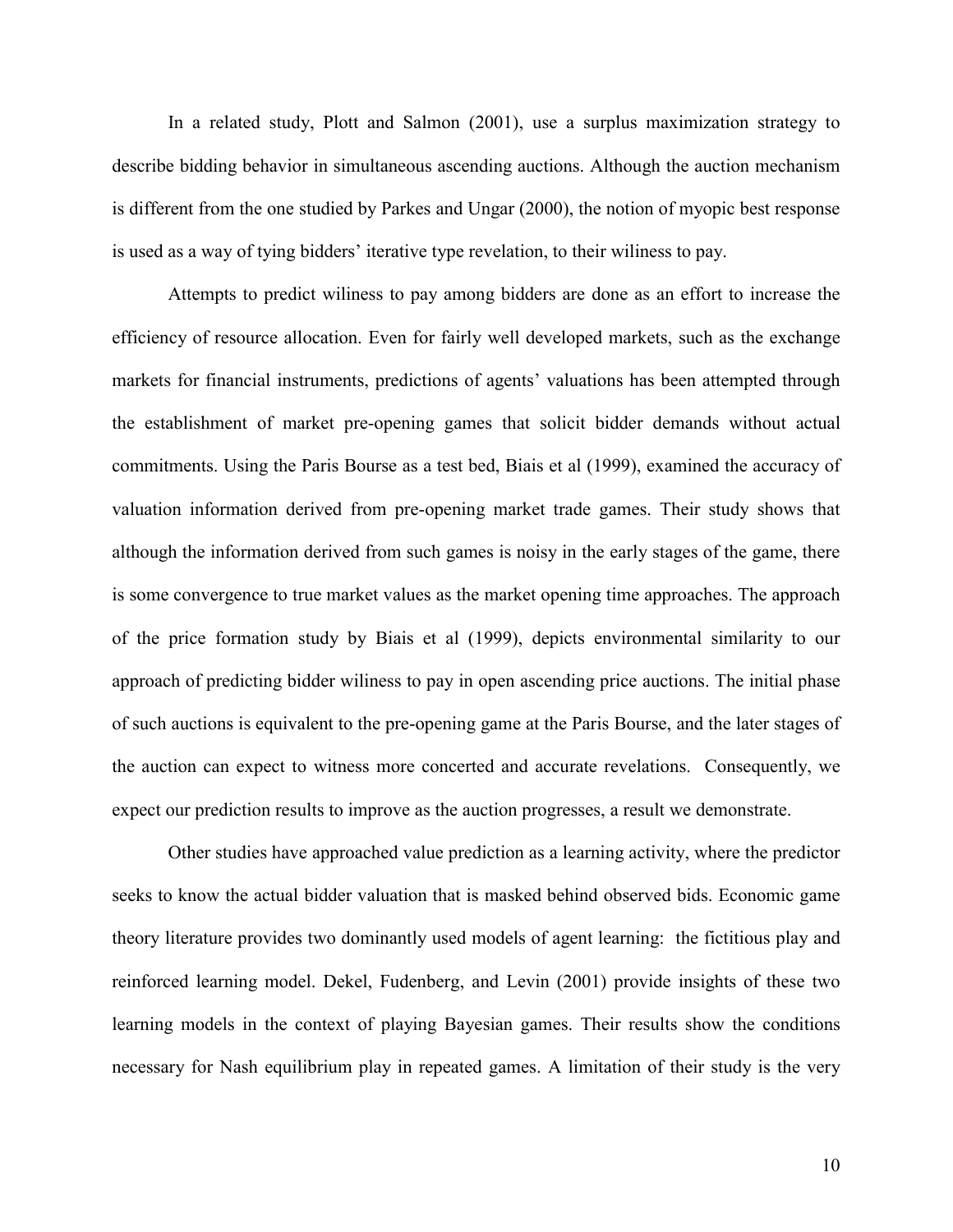restrictive assumptions necessary to justify the concept of Nash equilibrium. Additionally, the study underscores the complexity of the problem with growing number of bidders and bidder strategies. The study takes the context of a repeated game. Although an iterative auction provides multiple opportunities for bidders to revise their bids, each bid revision occurs in a different context from the previous one. The prices, the bidders, and essentially the auction environment are different.

In the next section we develop our wiliness to pay prediction model.

#### **3. Progressive Online Multi-unit Auctions**

 Our research deals with a popular online auction mechanism in the wider B2C category of auctions. This mechanism offers consumers multiple units of the same item. Bidders compete for the items, with each bidder submitting a bid indicating the quantity they desire and the per unit price they are willing to pay. These auctions are conducted in an open format and bidders can see the bids of competing bidders. Bidder participation in these auctions increases over time. Bidders join the auction at anytime during the auction duration. Thus although the auctions share some similarities to the traditional auctions, bidders are not captives of the auction process, as is the case in the latter mechanism.

 The auctioneer spells out auction rules that govern the bidding activity. The main sets of rules guide the constitution and submission of bids are as follows:

 The minimum required bid: All bidders are expected to submit bids that are at least as high as the minimum required bid. This rule is important as long as the units supplied are fewer than demand. When demand quantities exceed the lot size, subsequent bidding is guided only by the bid increment. The bid increment is the minimum increment by which a bidder must exceed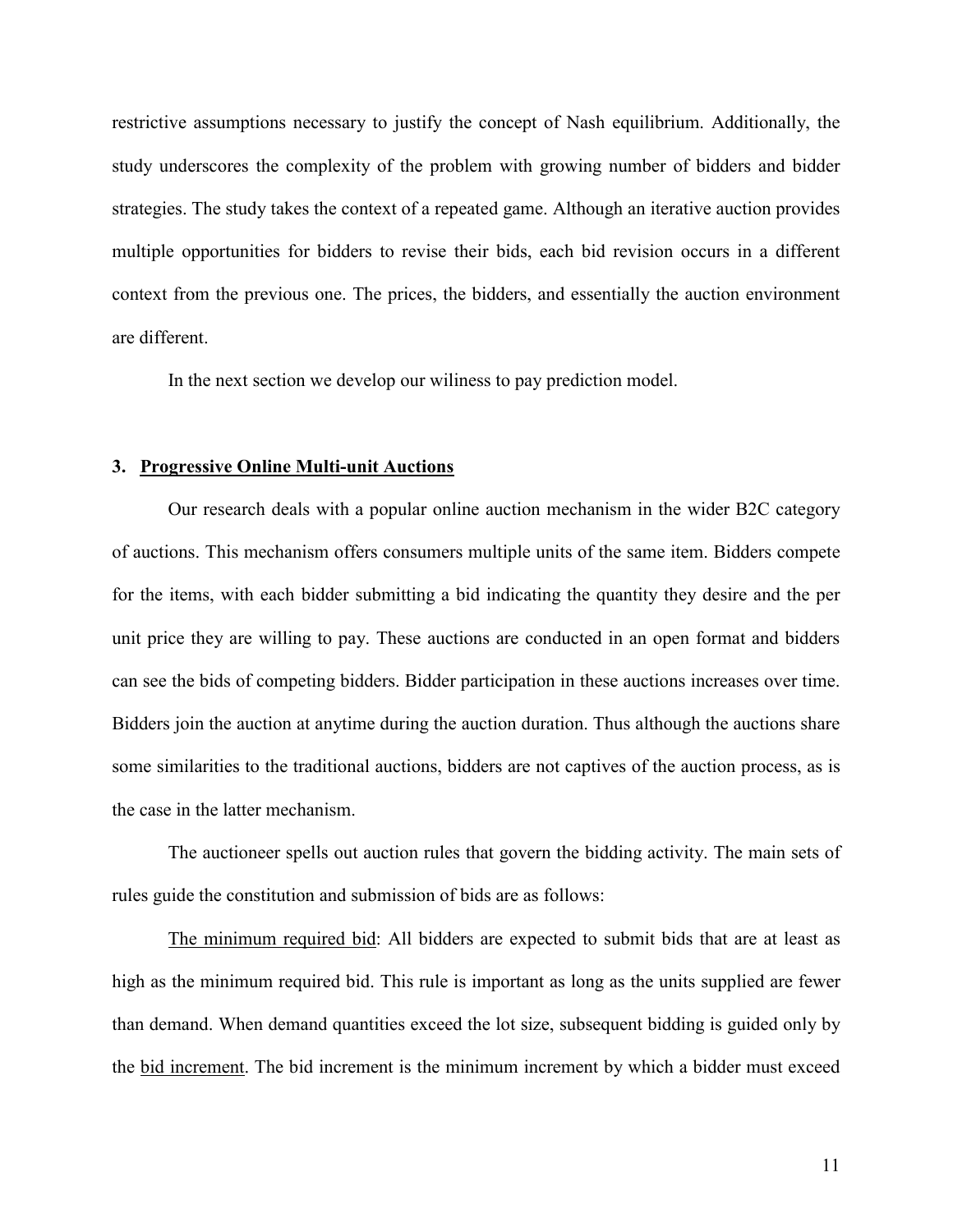the minimum winning bid in order to win an item in the auction. If a bidder exists that is willing to bid at new this level, the minimum winning bid is displaced from the winning list and replace by the new bidder. Bidders are not bound to bid in increments of the bid increment, and as noted by Easley and Tenorio (1999), jump bidding is often observed in Yankee auctions.

The auction sites give the auction closing time. Some auctions sites extend the auction duration if bidding activity is observed at last few minutes of the auction. Samsclub.com auctions refer to this design as *Popcorn* auctions.

Another feature of online auctions is the suggested retail price, or a buy–out price. With the suggested price, the auctioneer gives bidders an indicative price at which they can acquire the same product. The buy-out price has a similar effect, but also affords the bidders the chance of buying the product at the suggested price instead of participating in the bidding process. Essentially, these variables cap the performance of the auction to the suggested values, as rational bidders will not exceed bidding beyond the suggested retail price, and where a buyout price exists, rational bidders will seize this opportunity once it becomes eminent that the bidding will exceed the buyout price. A summary of final auction prices relative to the suggested retail prices is given in Table 1. Note that at the time that we collected the data, Ubid.com did not feature a suggested retail price; hence we do not include those auctions in the results presented in Table 1. The data is classified by the size of deviations and also by the intensity of bidding activity, which is given as a ratio of the number of bidders to the auction lot size. *In no case, in our extensive dataset of 787 uniform price online auctions, did the final bid exceed 90% of the suggested retail price*. Additionally, this holds regardless of the intensity of bidding as given by the ratio of bidders to auction lot size. The *p*-values support a hypothesis that the final auction bids are smaller than the suggested retail prices.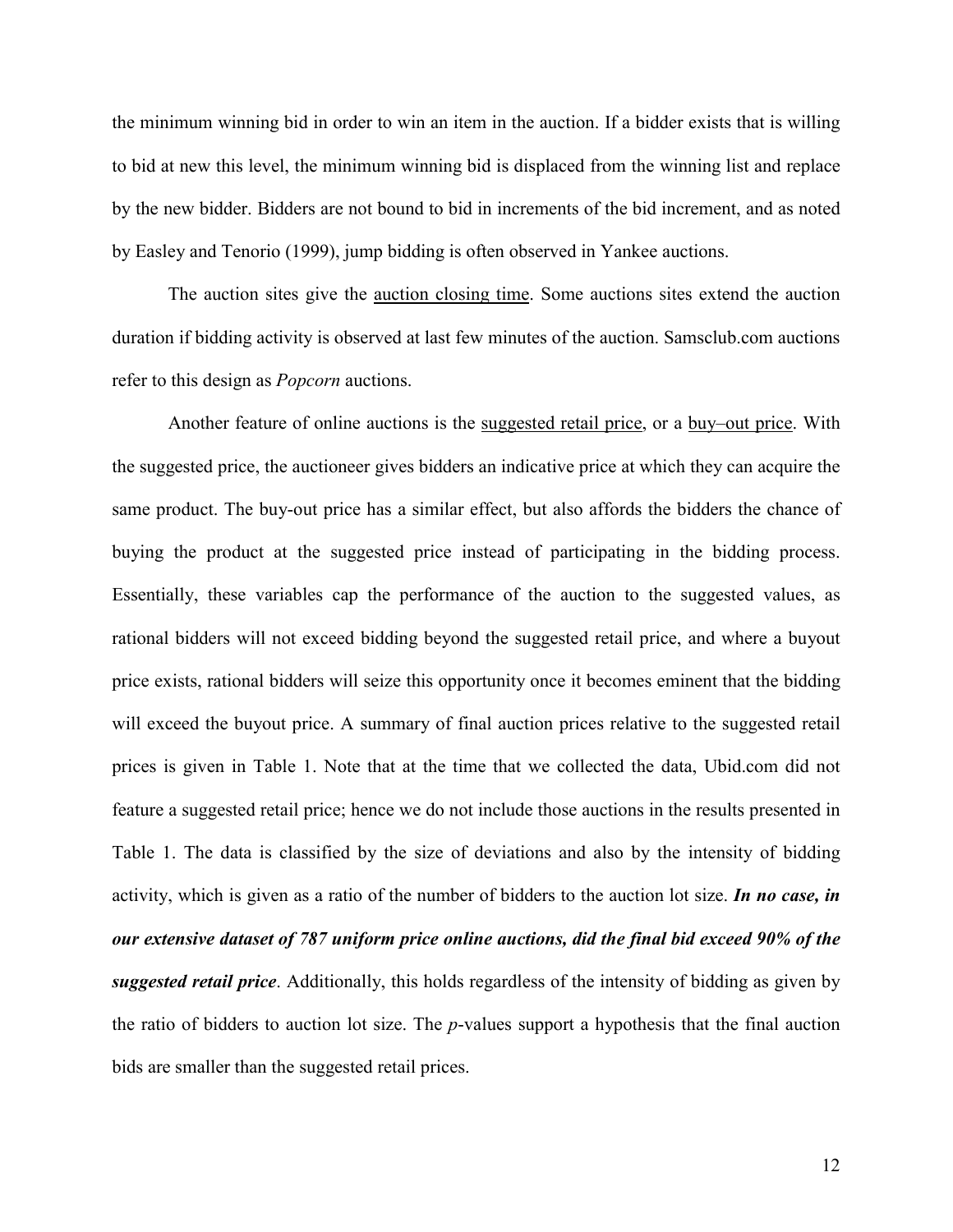| <b>Bidders</b>    |                    |            |                |                  |
|-------------------|--------------------|------------|----------------|------------------|
| to lot size ratio |                    | $< -50\%$  | $-50\% - 50\%$ | $-20\% - 5.10\%$ |
|                   | Number of bidders  | 153        | 117            | 2                |
|                   | Average deviations | $-63.49%$  | $-37.37\%$     | $-18.46%$        |
|                   | P- value           | 0.000      | 0.000          | 0.005            |
| $>1 - 2$          | Number of bidders  | 732        | 178            | 3                |
|                   | Average deviations | $-63.42\%$ | $-40.41\%$     | $-15.39\%$       |
|                   | P- value           | 0.000      | 0.000          | 0.000            |
| $>2 - 3$          | Number of bidders  | 44         | 9              |                  |
|                   | Average deviations | $-61.80%$  | $-34.73%$      | $-13.33\%$       |
|                   | P- value           | 0.000      | 0.000          | 0.000            |
| > 3               | Number of bidders  | 5          |                |                  |
|                   | Average deviations | $-66.25\%$ | $-47.37\%$     | $-13.33\%$       |
|                   | P- value           | 0.000      | 0.000          | 0.000            |
|                   |                    |            |                |                  |

**Table 1 : Percent Deviation of Finale Bids to Suggested Retail Prices** 

*We can surmise from these results that the bidders willingness to pay is capped by the suggested retail prices*. In the next section we provide a method for iteratively predicting the bidders' willingness to pay.

#### **4. Prediction Model - Myopic Best Response Strategy**

Our prediction is based on the assumption that there exists a myopic best response strategy that defines the relationship between the underlying value of a product and the bid made by the bidder in a competitive exchange. We will later develop a classification scheme that will be able to detect, in real time, bidders who do and do not adopt this strategy.

We begin with the model for the myopic best response bidding strategy. This strategy can be interpreted as a surplus-maximizing bid calculated by a bidder in a given round of the auctions assuming that all his competitors bids remain unchanged from the previous round. As new arrivals come in, and bidders get displaced from the winning list, we allow for belief revision (in a Bayesian sense) by the same bidder, to account for the additional information that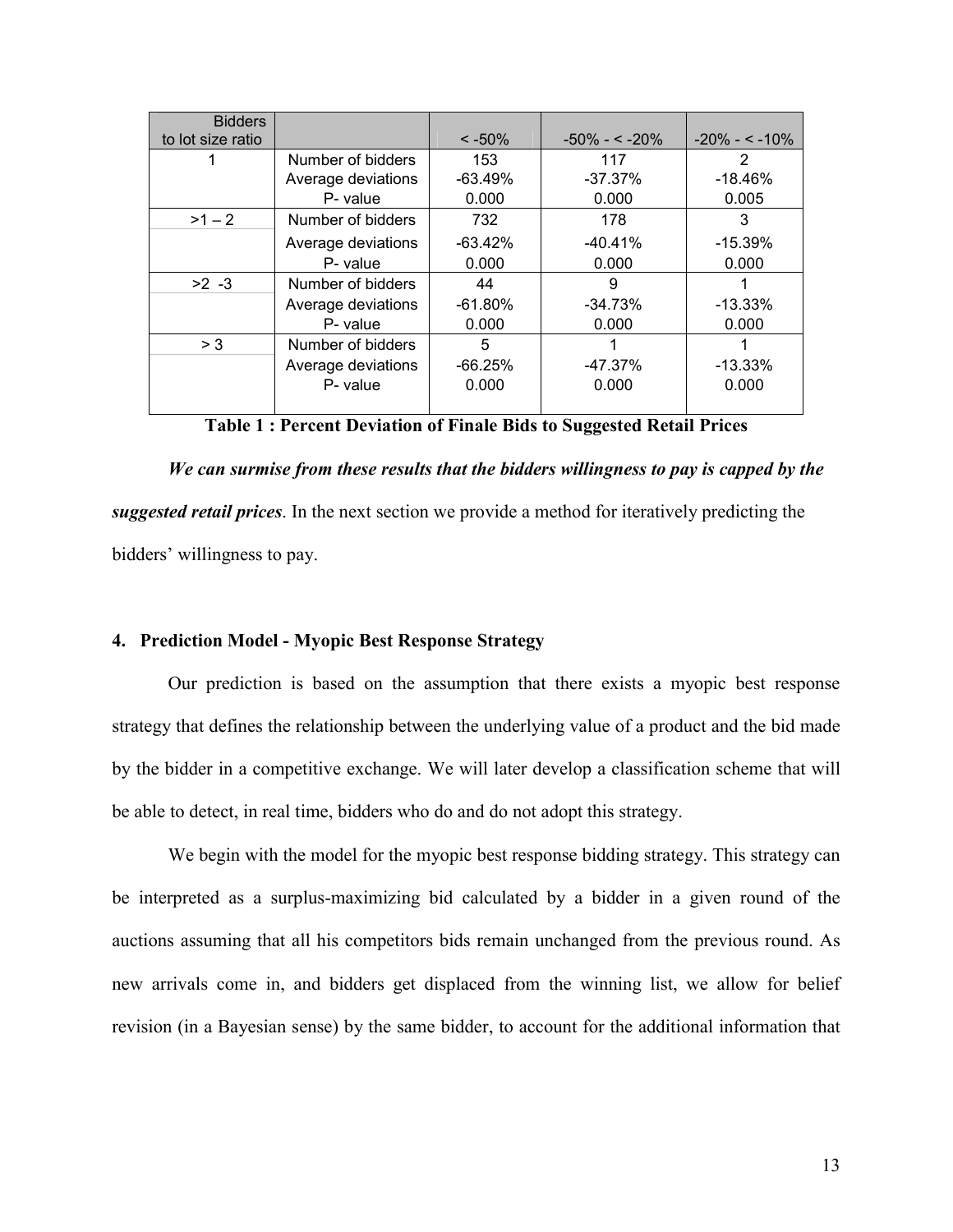is available. This results in a revision of the bidder's willingness to pay each time a bidder revises her bid.

 Consider an auction for *N* units of an item. Let the current winning bids be denoted by  $x_1, x_2, \ldots, x_N$ , ordered by magnitude and within magnitude, by time of submission. Bidders submitting these bids are assumed to have private willingness to pay (WTP) values equal to  $W_1, W_2, \ldots, W_N$  respectively. These WTP values are bounded below by the bids already submitted, that is  $W_1 \ge x_1, W_2 \ge x_2, ..., W_N \ge x_N$ . When a new bid *z* is received, it must be greater than  $x_1$ , which is displaced from the winning list. We assume that the new bid *z* was determined to myopically optimize the expected gain that the bidder will derive from the auction. The myopic best response (hereafter referred to as MBR) strategy forms the basis of our WTP prediction approach. Much like the myopic best-response bidding strategy of Parkes and Ungar (2000), our strategy maximizes a bidders expected surplus, given the already submitted bids and a belief on the actual WTP values of bidders who submitted the earlier bids. The belief regarding other bidders WTP values is a probability distribution with support in the range of the lowest winning bid and an upper bound, which can be set to a publicly known price for the item being auctioned, such as the suggested retail price for the auction. Recall, that our empirical analysis of the suggested retail price (Table 1) indicated that it was indeed an effective cap on the support of the distribution The myopic approach allows for belief revision as the auction progresses, as bidders who resubmit bids revise their initial beliefs about others' WTP values. Implicit in the above discussion is the condition, that a significant percentage of bidders do indeed use this strategy. We empirically test for this condition in section 5.

Let the bidder who submitted the new bid *z* have a WTP value denoted by*W* . Suppose that the new bid *z* is greater than *k* of the current winning bids. Therefore, the new sequence of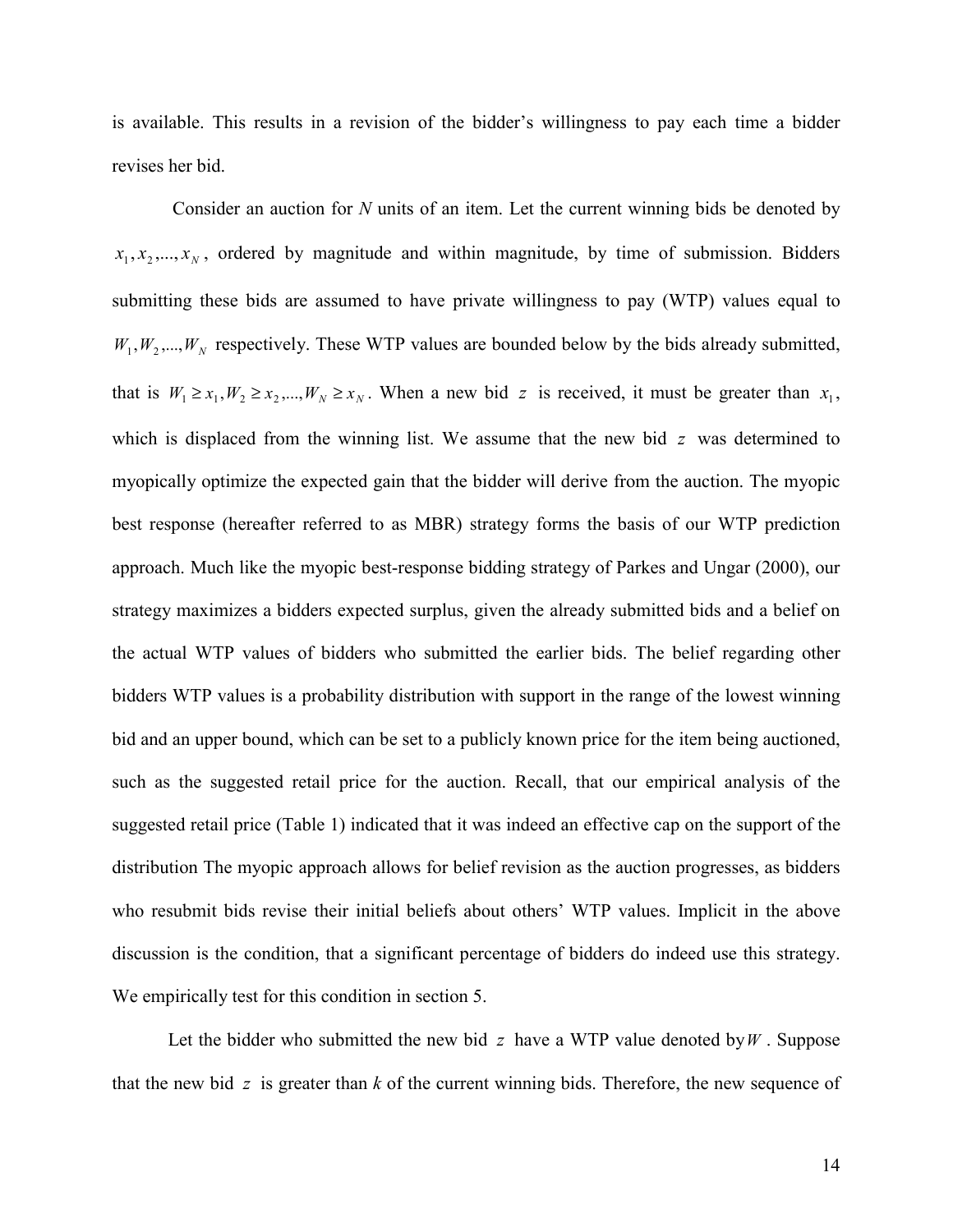winning bids is  $x_2, x_3, \ldots, x_k, z, x_{k+1}, \ldots, x_N$ . For the new bidder, assuming a MBR strategy, to win given this state of the auction, at least one of the *k* bidders whose bids are smaller than *z* must have a WTP value that is less than z, assuming no new bidders join the auction. This search is conducted across the known all potential bidders, those that have revealed some preference. As the approach allows for bid revisions, the information signals of the new arrivals are, by design, captured ex post.

 Let the new bidder's belief about the WTP values of any of the current winners, be an independent random variable with a density function  $f_i$ , and a distribution function  $F_i$ , with support in the range  $[x_1, m]$ , where  $x_1$  is the smallest winning bid, and *m* is an indicative fixed price for the item. The indicative fixed price could be assessed using price comparison agents that are available on the Internet. Also, a number of online auction sites provide indicative retail prices for items being auctioned<sup>5</sup>. Figure 1 below illustrates a generic belief function for a specific bidder's WTP value, conditional on the submitted bid.



**Figure 1: Willingness to Pay Value Belief Function** 

The probability that a current winner's WTP is greater that *z* is given as;

 $\overline{a}$ 

 $<sup>5</sup>$  Ebay has what is called a 'buy-it-now' price, and Ubid suggest a 'maximum bid price.'</sup>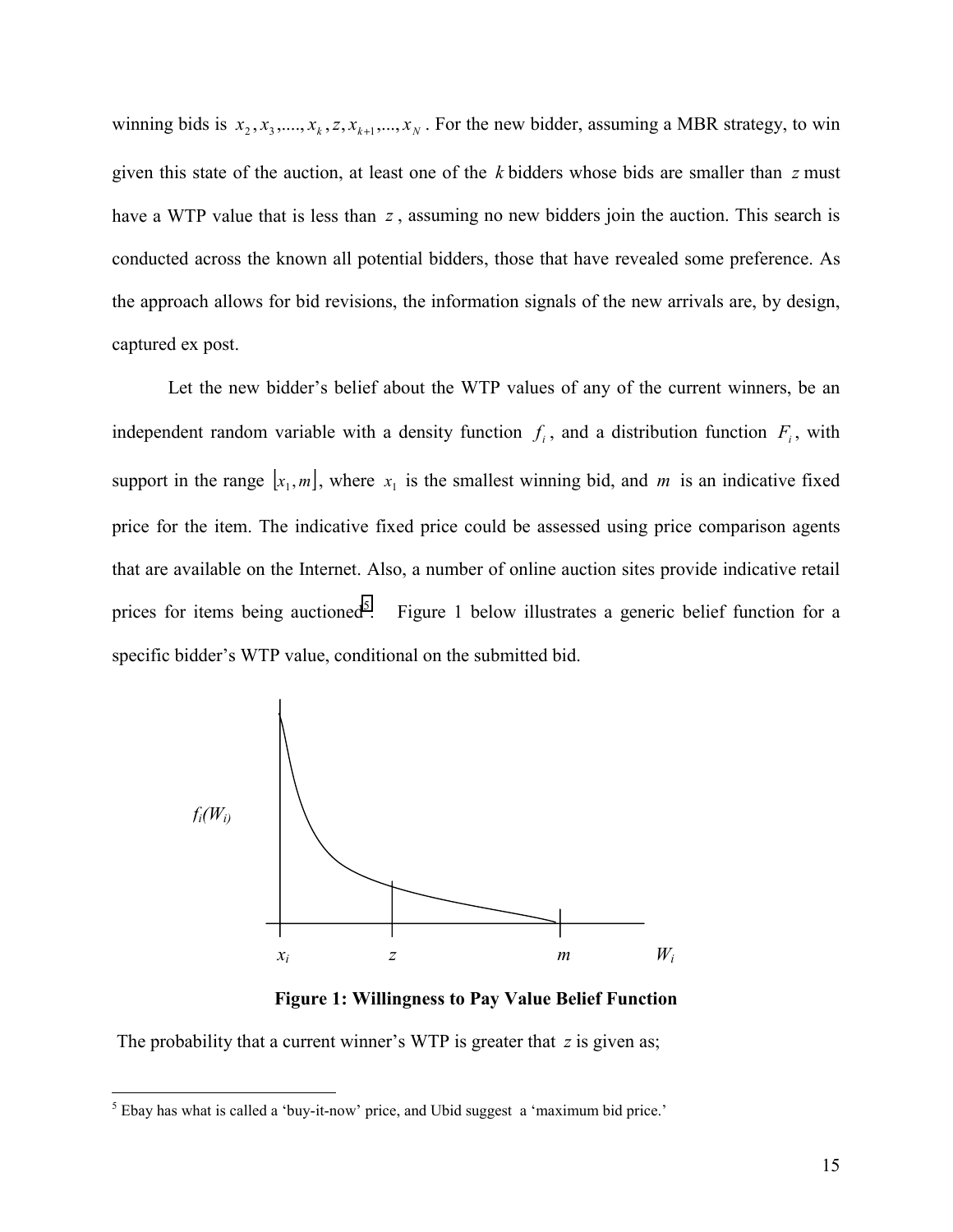$$
P[W_i > z] = 1 - \int_{z}^{m} f_i(W_i) dW_i = 1 - F_i(z)
$$
 (1)

Assuming that the WTP value for the bidders are independently distributed, the probability that at least one of the currently winning bidders has a WTP value that is less than *z* is,

$$
1 - \prod_{i=1}^{k} (1 - F_i(z))
$$
 (2)

 Observe that this is an asymmetric model in the support of the distribution of the individual bidders, hence the use of the ∏ notation and the *i* subscript to the WTP distribution. Let the price paid by the new bidder equal to  $P_d$  and  $P_u$  in Yankee and uniform price auction. It is obvious that  $P_d = z$ , as each bidder pays a price equal to their bids in yankee auction. On the other hand  $x_1 < P_u \leq z$ , and will be a function of the willingness to pay of the *k* bidders who are outbid by the new bid and by the value of the bid new *z* itself. Thus  $P_u \equiv \varphi(W_1, W_2, ..., W_k, z)$ .

 If the auction uses a discriminatory pricing scheme, where bidders pay a price equal to their bids, the new bidder will enjoy an expected gain equal to:

$$
E(G) = (W - z) * \left(1 - \prod_{i=1}^{k} (1 - F_i(z))\right)
$$
 (3)

And the expected gain in a uniform price auction will be given by:

$$
E(G) = (W - P_u)^{*} \left( 1 - \prod_{i=1}^{k} (1 - F_i(z)) \right)
$$
 (4)

We assume that the observed bid *z* optimizes the expected gain expressions given above at equations 3 or 4, depending on the pricing scheme. Therefore, the observed bid should satisfy the first and second order conditions for a maximum expected gain. Equations (5) and (6) show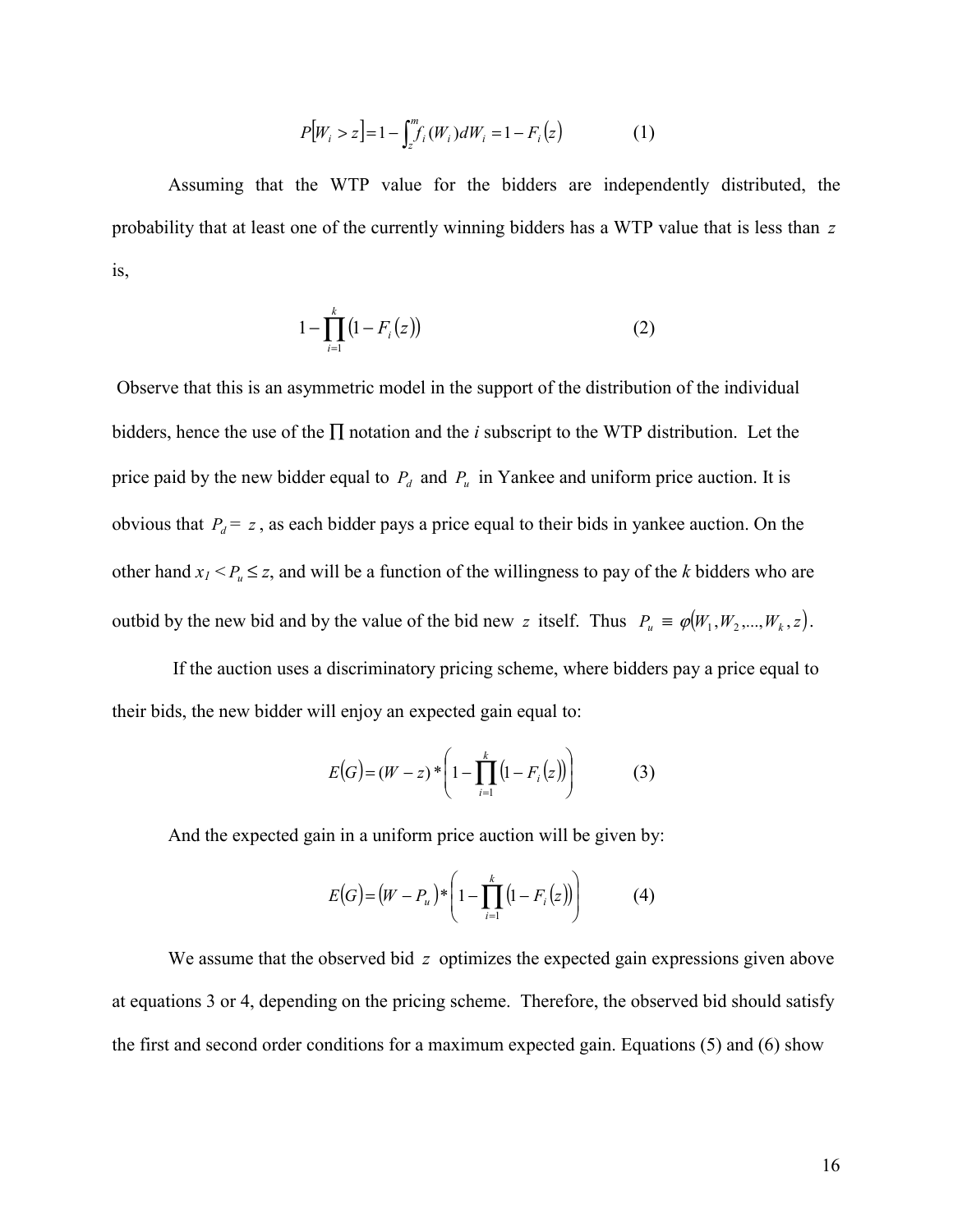the first order conditions for maximum expected gain under a Yankee and uniform pricing scheme respectively.

$$
\frac{\partial (E(G))}{\partial z} = -\left(1 - \prod_{i=1}^{k} \left(1 - F_i(z)\right)\right) + \left(W - z\left(\sum_{j=1}^{K} f_j(z)\prod_{i=1-j}^{k} \left(1 - F_i(z)\right)\right)\right) = 0 \tag{5}
$$
\n
$$
\frac{\partial (E(G))}{\partial z} = -P_u \left(1 - \prod_{i=1}^{k} \left(1 - F_i(z)\right)\right) + \left(W - P_u\left(\sum_{j=1}^{K} f_j(z)\prod_{i=1-j}^{k} \left(1 - F_i(z)\right)\right)\right) = 0 \tag{6}
$$
\n
$$
\text{Where } P_u = \frac{\partial P_u}{\partial z} = \frac{\partial \varphi(W_1, W_2, \dots, W_k, z)}{\partial z}
$$

 After observing the bid *z*, and assuming that it was determined by the bidder to maximize his expected gain, we can make inferences about the corresponding WTP value of the new bidder. By solving equations 5 and 6 for W, we get the predicted WTP value of the bidder under the respective pricing scheme. The expressions for WTP value prediction are given in equations 7 and 8.

$$
\hat{W}_{\text{Yankee}} = z + \frac{\left(1 - \prod_{i=1}^{k} (1 - F_i(z))\right)}{\left(\sum_{j=1}^{K} f_j(z) \prod_{i=1-j}^{k} (1 - F_i(z))\right)}
$$
(7)  

$$
\hat{W}_{\text{Uniform}} = P_u + \left(\frac{P_u^{\cdot} \left(1 - \prod_{i=1}^{k} (1 - F_i(z))\right)}{\left(\sum_{j=1}^{K} f_j(z) \prod_{i=1-j}^{k} (1 - F_i(z))\right)}\right)
$$
(8)

In the next subsection we present the prediction model assuming a Triangular distribution of bidders WTP values. This distribution closely resembles the belief function of Figure 1, and is analytically tractable.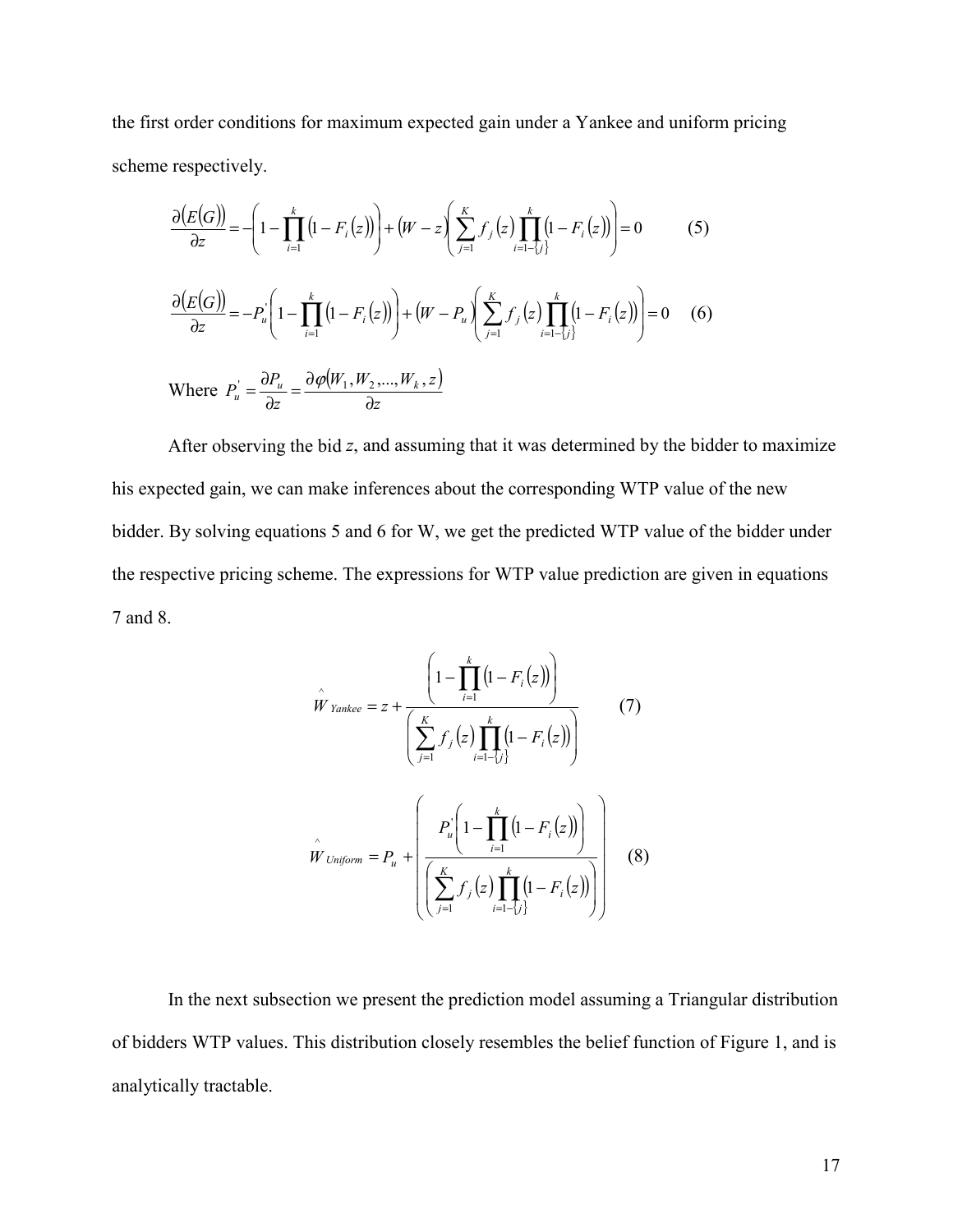## **4. 1 Distribution Specific WTP Prediction Model**

For expositional clarity, we first present our prediction model for an auction with *N=2* items on sale. Subsequently, we generalize the model for any *N*. Let the current winning bids be  $x_1$  and  $x_2$  with  $x_1 \le x_2$  and their corresponding WTP values of  $W_1$  and  $W_2$  respectively. Recall, that the actual distribution of the bidder's WTP is bounded above by *m* , a known fixed price for the item being auctioned. Bidders' WTP values are assumed to be independent and following a triangular distribution, with support in the range  $[x_1, m]$ . It follows with certainty that the actual WTP is greater or equal to the bid submitted. It is also realistic to expect that the chance of the actual WTP value being greater than any point between the distribution support range, decreases as the point of reference increases.

For the 2 unit case, Appendix 1 exhaustively enumerates the feasible auction outcomes as a consequence of the third bid submission, as well as the likelihood of each outcome. Consider the case, where  $z > x_2$ . Since  $x_2 > x_1$ , by the transitivity axiom of real numbers, it follows that  $z > x_1$ . Under this scenario Appendix 1 (under the case  $z > x_2$ ) lists the six possible price outcome, along with their respective likelihood, derived from the Triangular distribution. Aggregating the feasible outcomes and their likelihood, the new bidder can expect to pay a price

equal to  $x_2$  with probability  $\left(1-\frac{(m-x_2)^2}{(m-x_1)^2}\right)$  $\overline{\phantom{a}}$ J  $\backslash$  $\mathbf{I}$ I  $\setminus$ ſ  $-\frac{(m-x_2)^2}{(m-x_1)^2}$ 1 2  $1 - \frac{m - \lambda_2}{4}$  $m-x$  $\left(\frac{m-x_2}{n}\right)$  or pay  $\frac{(x_2+z)}{n}$ 2  $\frac{x_2 + z}{z_2}$  with probability  $\left(\frac{(m-x_2)^4 - (m-z)}{(m-x_2)^2}\right)$  $\left( (m-x_2)^2(m-x_1)^2 \right)$  $\overline{\phantom{a}}$ J  $\backslash$ l I  $\setminus$ ſ  $-x_2$ <sup> $\neq$ </sup> $(m -x_2$ <sup>+</sup> –  $(m-$ 2 1 2 2 4  $\int_{\cdots}^{\infty}$   $\frac{1}{4}$ 2  $(m-x_2)^2(m-x_1)$  $\frac{(m-x_2)^4-(m-z)^4}{(m-x_2)^2}$ . The

expected gain for the bidder would thus be as shown in equation 9.

$$
E(G) = (W - x_1) \left( 1 - \frac{(m - x_2)^2}{(m - x_1)^2} \right) + \left( V - \frac{(x_2 + z)}{2} \right) \left( \frac{(m - x_2)^4 - (m - z)^4}{(m - x_2)^2 (m - x_1)^2} \right) \tag{9}
$$

A bid that maximizes the expected surplus should satisfy the expression given in equation 10.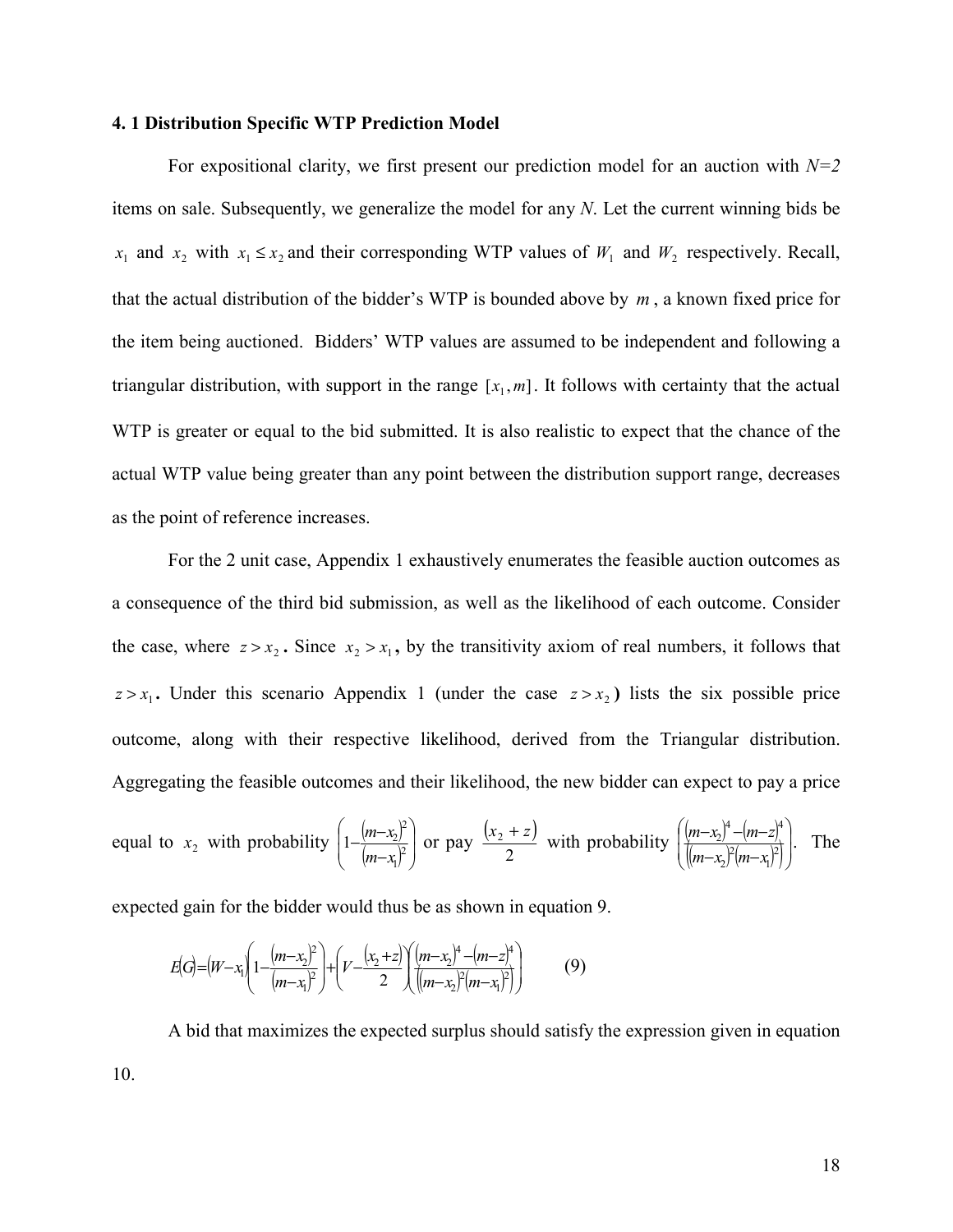$$
\frac{\partial (E(G))}{\partial z} = -\frac{1}{2} \left( \frac{(m-x_2)^4 - (m-z)^4}{((m-x_2)^2(m-x_1)^2)} \right) + \left( W - \frac{(x_2+z)}{2} \right) \left( \frac{4(m-z)^3}{((m-x_2)^2(m-x_1)^2)} \right) = 0 \tag{10}
$$

Assuming that the received bid *z* maximizes the computed surplus, we solve for the inferred WTP value *W*, and present the predicted WTP expression in equation 11.

$$
\hat{W} = \frac{1}{2} \left( x + z + \frac{\left( (m - x_2)^4 - (m - x_1)^4 \right)}{4(m - z)^3} \right) \tag{11}
$$

In the same spirit, the expression for expected surplus and predicted WTP values are presented in Table 2 for all possible out comes of a 2-unit auction.

| Pricing       | <b>Bid</b>                | <b>Expected Gain</b>                                                                                                                                                                                                       | <b>Predicted WTP</b>                                              |
|---------------|---------------------------|----------------------------------------------------------------------------------------------------------------------------------------------------------------------------------------------------------------------------|-------------------------------------------------------------------|
| <b>Scheme</b> | Range                     |                                                                                                                                                                                                                            | <b>Values</b>                                                     |
| Uniform       | $x_1 < z \leq x_2$<br>(i) | $\left[ (W-z) \left(1 - \frac{(m-z)^2}{(m-x_1)^2} \right) \right]$                                                                                                                                                         | $\frac{1}{2} \left( 3z - m + \frac{(m-x_1)^2}{(m-z)} \right)$     |
| Pricing       | $z > x_2$<br>(ii)         | $(W-x_2)\left(1-\frac{(m-x_2)^2}{(m-x_1)^2}\right)+\left(W-\frac{(x_2+z)}{2}\right)\left(\frac{(m-x_2)^4-(m-z)^4}{(m-x_1)^2(m-x_1)^2}\right)\left(\frac{1}{2}\left(x_2+z+\frac{(m-x_2)^4-(m-z)^4}{4(m-z)^3}\right)\right)$ |                                                                   |
| Yankee        | (iii)                     | $x_1 < z \le x_2$<br>$\therefore$ $\left  \left( W - z \right) \left( 1 - \frac{(m-z)^2}{(m-x_1)^2} \right) \right $                                                                                                       | $\frac{1}{2} \left[ 3z - m + \frac{(m - x_1)^2}{(m - z)} \right]$ |
| Pricing       | $z > x_2$<br>(iv)         | $\left( (W-z) \left(1 - \frac{(m-z)^{2}}{(m-x_{2})^{2}(m-x_{1})^{2}} \right) \right)$                                                                                                                                      | $z+\left(\frac{(m-x_2)^2(m-x_1)^2-(m-z)^4}{4(m-z)^3}\right)$      |

**Table 2: Prediction of WTP Values for a 2 Unit Auction (Triangular Distribution)** 

Next we generalize the WTP prediction for model for any *N*.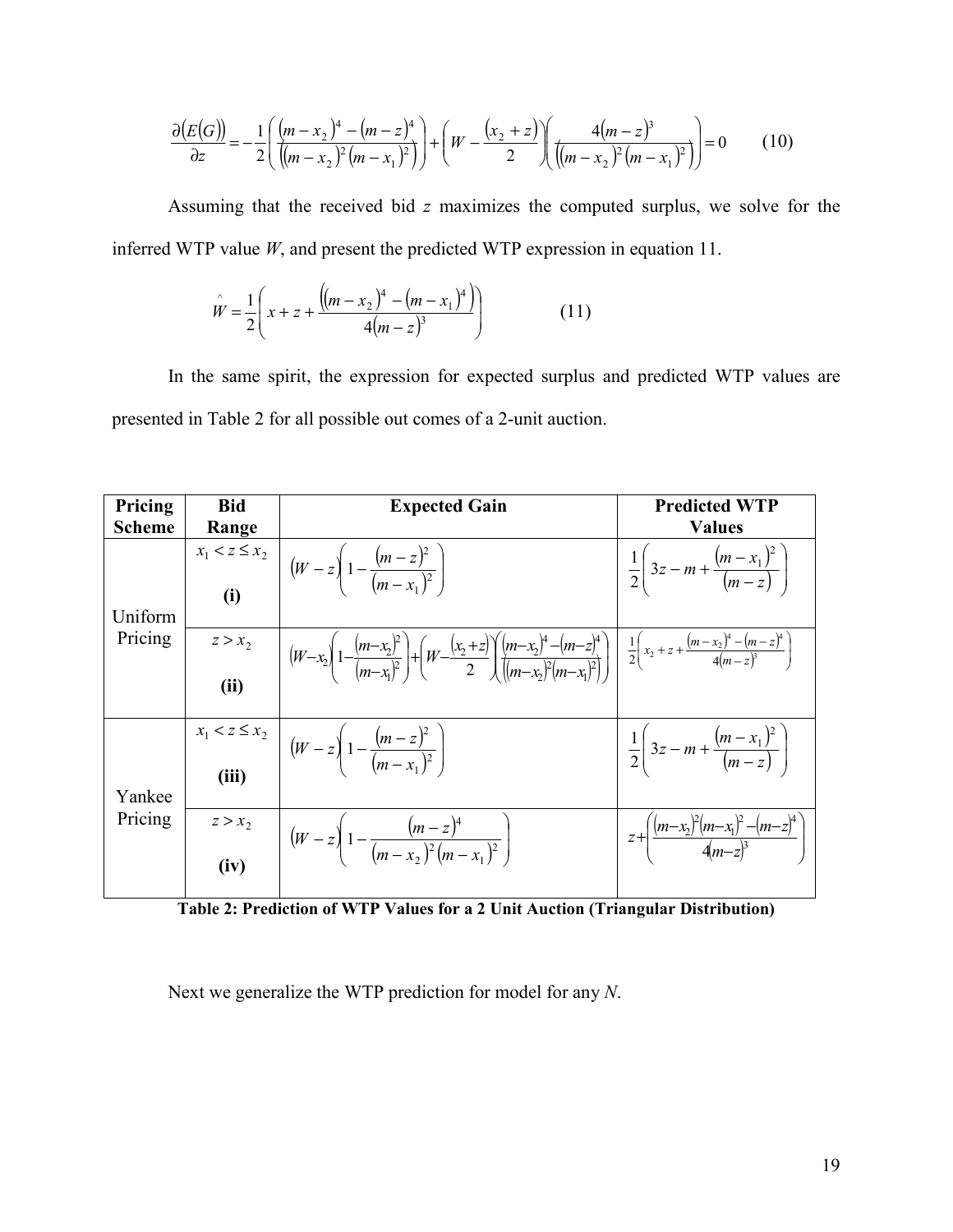#### **4.2 Generalized WTP Prediction Model**

Given a lot size of *N* items and an ordered list of currently winning bids,  $x_1, x_2, ..., x_N$ , a new bidder will displace bid  $x_1$ . The probability of the new bid  $z$  winning when it is greater than *k* of the *N* currently winning bids is equal to the probability that at least one of the *k* bidders has a WTP value that is less than *z* . Note that the results provided above for the two item auctions are valid for the generalized prediction model with a lot size when  $k = 1$  or 2. Table 3 contains the summarized results for the expected surplus and bidder's WTP value prediction, assuming that bidders' actual WTP follow independent triangular distributions, with support in  $|x_1, m|$ .

| Pricing<br><b>Scheme</b> | <b>Expected Gain</b>                                                                                              | <b>Predicted WTP Value</b>                                                                                 |
|--------------------------|-------------------------------------------------------------------------------------------------------------------|------------------------------------------------------------------------------------------------------------|
|                          | Uniform $\left[\left(W - \frac{x_1 + z}{2}\right)\right]1 - \frac{(m-z)^{2k}}{\prod_{i=1}^{k}(m-x_i)^2}$          | $\frac{1}{2}\left(z+x_2+\frac{(m-z)}{2k}\left(\frac{\prod_{i=1}^{k}(m-x_i)^2}{(m-z)^{2k}}-1\right)\right)$ |
|                          | Yankee<br>Pricing $\left  \begin{array}{c} (w-z) \\ 1-\frac{(m-z)^k}{\prod_{i=1}^{k}(m-x_i)} \end{array} \right $ | $z + \frac{\prod_{i=1}^{n} (m - x_i) - (m - z)^k}{k (m - z)^{k-1}}$                                        |

**Table 3: Generalized Prediction of Bidder's WTP (Triangular Distribution)**

As *N* increases, it becomes intractable to exhaustively enumerate the state space, as we did for the 2 unit case in Appendix 1. Hence the inferred WTP prediction in Table 3, represent a first order approximation. For the uniform price auction, the price that a bidder pays is set at the average price between the displaced and the incoming bid, while for Yankee auctions, the price paid by bidders is equal to the bid itself.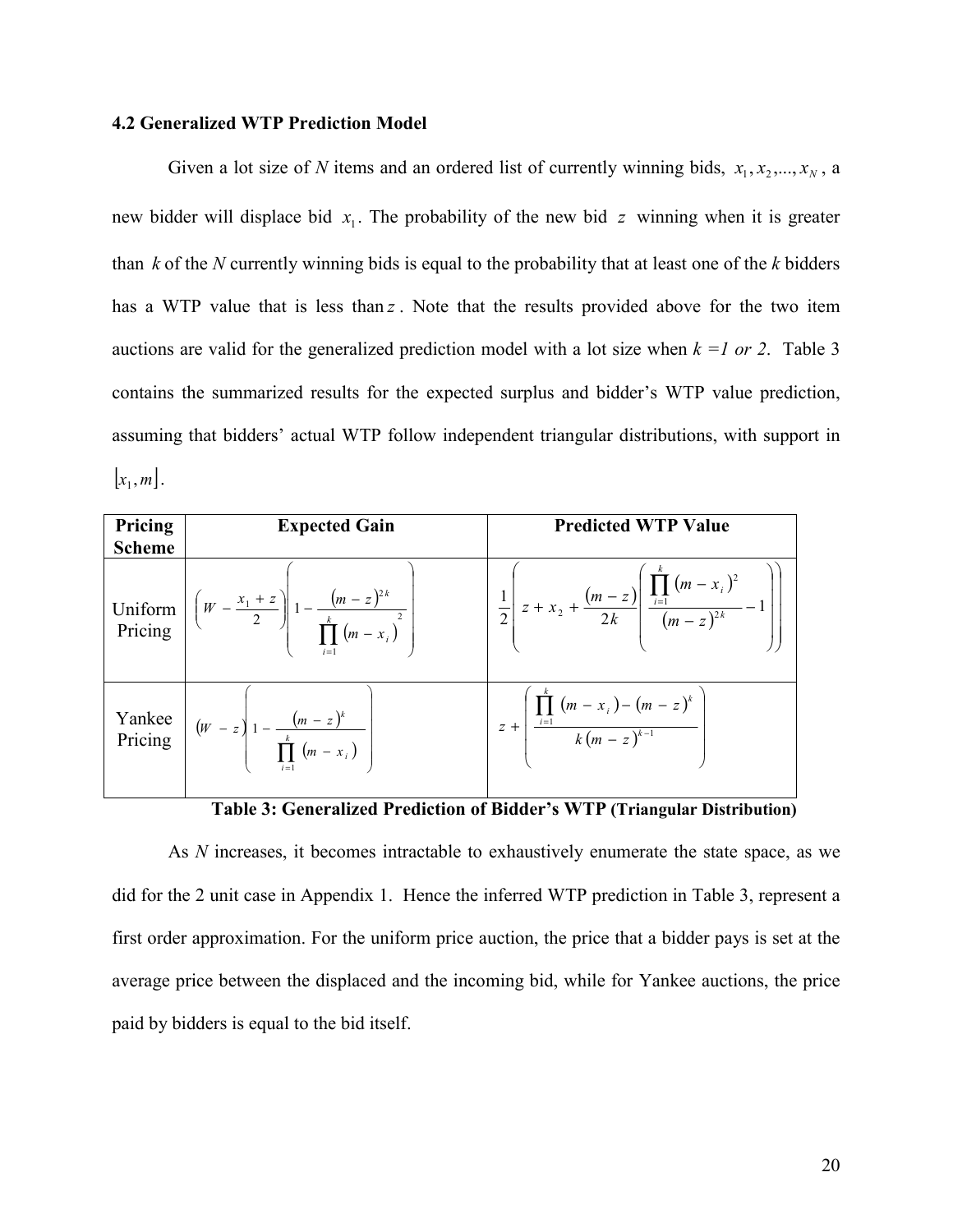For the prediction model to be of practical use, we need to test the robustness of our assumption regarding the usage MBR bidding strategy.

#### **5. Bidding Strategy Classification**

 To evaluate the accuracy of our WTP prediction model, we used micro-level bid data from real online auctions. We begin by explaining the details of the dataset.

#### **5.1 Online Auction Data Collection**

Our analysis uses data from two multi-unit online auctions<sup>6</sup>, for which we were able to deploy automatic auction-tracking agents to observe and collect data on entire auction proceedings. One auction site uses a uniform price auction mechanism, while the other uses a Yankee auction mechanism. Our automated agent was able to collect bidding data from 787 uniform price auctions and 205 Yankee auctions, recording in a database a total of 78,014 bids or bid revisions. The auction-tracking agent was programmed to visit the identified online auction's web pages in intervals of 5-15 minutes, take snapshots of the auction, and record the bidding history of the auction site. The auction-tracking agent then compared the newly downloaded auction history with previously recorded history. If differences in the history files were observed, the new activity of the auction was added to the history file. With this technique, we were able to maintain a complete history of the auction, noting the bids submitted and revisions made by each bidder in the auctions we tracked. Appendix 3 provides a list of auction variables that our tracking agent collected data on.

 After completing the data collection exercise, we investigated the data for completeness. This required streaming the bidder arrival process through an auction programmed that replicated

1

<sup>6</sup> Samsclub.com and UBid.com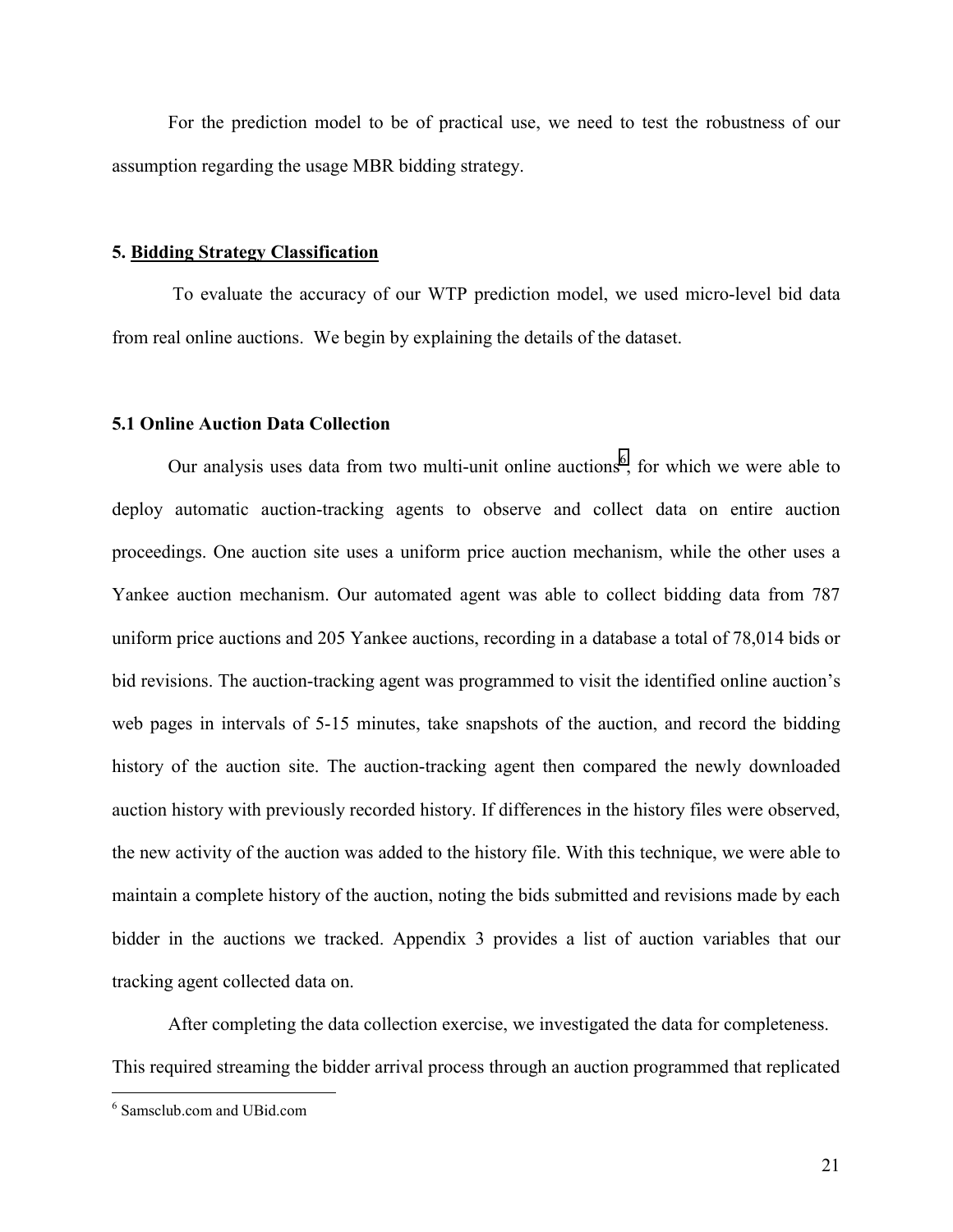the online auction, and making sure that the auction concluded with the same winners as the actual action. Some of the auctions had significant chunks of missing data, in which case the simulated auctions did not converge to the same equilibria as the actual auctions. In such cases, we opted to drop them from our data set.

 In addition to investigating the data, we pre-processed the data to compute values for the parameters needed in the WTP model. For example, for each bidding instance, we computed the number of bids that were lower than the new bid. This is one of the input parameters into the WTP prediction models. In addition, to facilitate the computation of the WTP prediction accuracy, we recorded the final bids of each bidder. This value was used as an indicator of the bidders actual WTP, and was compared to the predicted WTP to measure our models accuracy.

 A major assumption of our WTP prediction model is that bidders are practicing a MBR strategy when bidding in these auctions. In practice, and as observed in past research, the strategies adopted by bidders in multi-unit online auctions are varied. Our WTP methods are thus applicable for a sub- class of bidders who use a MBR strategy.

#### **5.2 Logit Model for Classifying Myopic Best Response Bidders**

The model for bidder WTP prediction presented in section 3 above assumes a single bidding strategy – the MBR strategy. Bapna et.al (2001), indicate that there are potentially several categories of bidding strategies in discriminatory online multi-unit auctions. It is likely that similar categories exist in uniform price multi-unit auctions. However, no research has explicitly analyzed this. Table 4 reviews the bidder classification by Bapna et al (2001), and relates it to the effect of predicting bidder WTP based on the MBR assumption.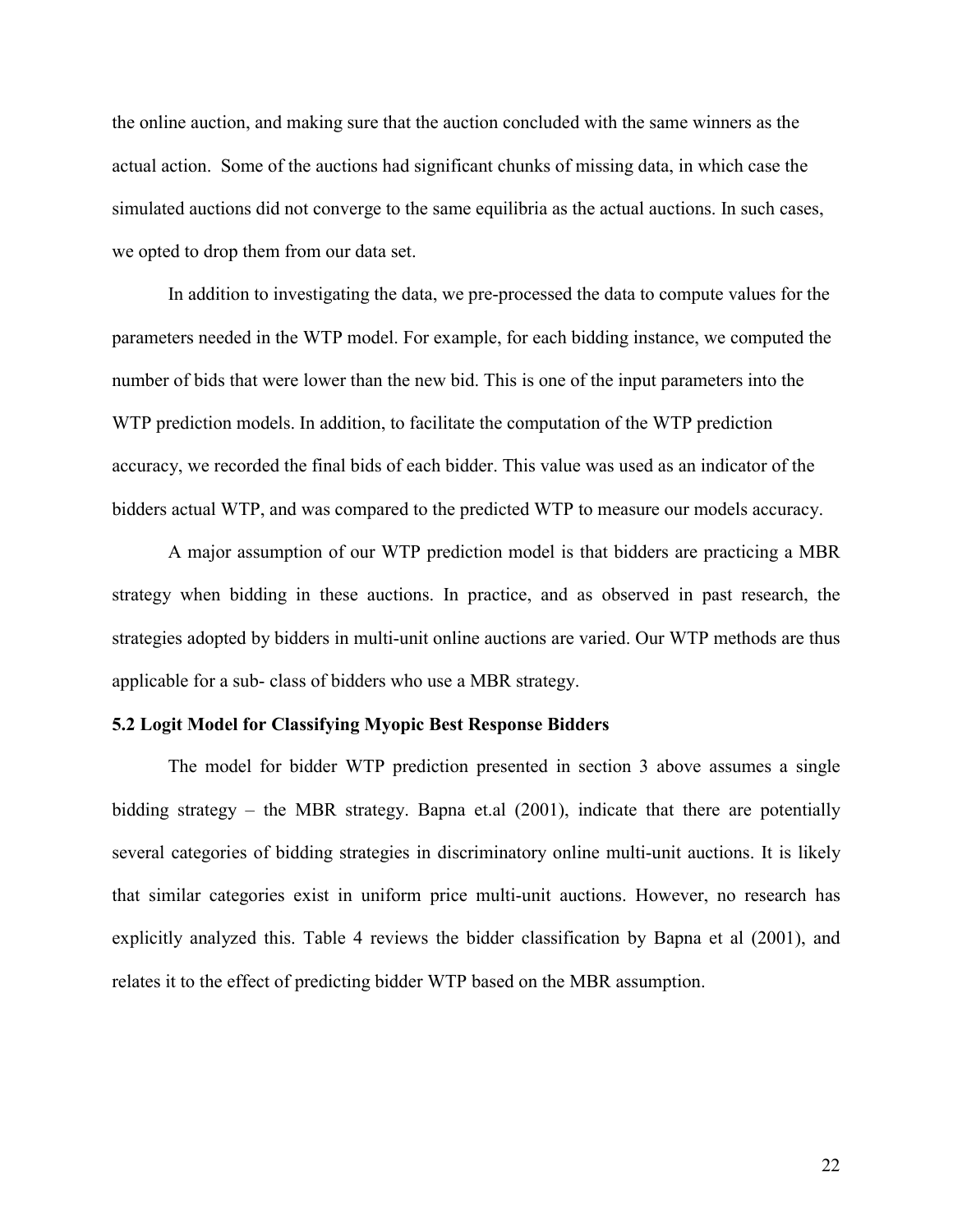| <b>Bidder Type</b>   | <b>Characteristics</b>                                                   | <b>Predicted WTP</b>        |
|----------------------|--------------------------------------------------------------------------|-----------------------------|
|                      |                                                                          |                             |
| <b>Evaluators</b>    | Early one time high bidders; clear idea on   Over prediction; actual bid |                             |
|                      | their willingness to pay; bids higher than $\vert$ equal to WTP          |                             |
|                      | minimum required                                                         |                             |
| <b>Participators</b> | Makes low initial bid, progressively monitor                             | Initially under prediction; |
|                      | auction and make revisions                                               | accuracy increase with      |
|                      |                                                                          | revisions.                  |
| <b>Opportunists</b>  | Place minimum required bid just before                                   | Accurate prediction of      |
|                      | auction closes                                                           | <b>WTP</b>                  |

**Table 4: Bidder Categories and Predicted WTP** 

From the classification presented above, our model can be applied to the class of bidders who exhibit the participatory and opportunistic bidding behavior. The constitution of bids in these two classes of bidders is the same, based on the straightforward bidding approach, and differing only in the auction joining times. However, applying the model to the evaluators would yield erroneous results, as the bid of an evaluator is equal to the actual willingness to pay of that particular bidder. *It is therefore necessary to identify evaluators and isolate them before applying the WTP prediction model.* 

We developed a logistic regression model to classify bidding instances where bidders applied a MBR strategy in the constitution of bids. *A key consideration in developing the model was that it should rely on information that is available to the auctioneer, in real time, when a bidding instance occurs.* This consideration will guarantee that the auctioneer will have all the requisite data to classify a bidder's strategy and subsequently predict his WTP.

*5.2.1 Dependent Variable:* At each bidding instance our prediction model estimates the consumer's willingness to pay for a product. By definition, the final bid made by bidder adopting a MBR strategy represents a conservative estimate of their actual willingness to pay. So if our predicted WTP at a particular bidding instance is no more that 10% greater than the final bid of a specific bidder, we assume that the bid that led to the prediction was constituted using a MBR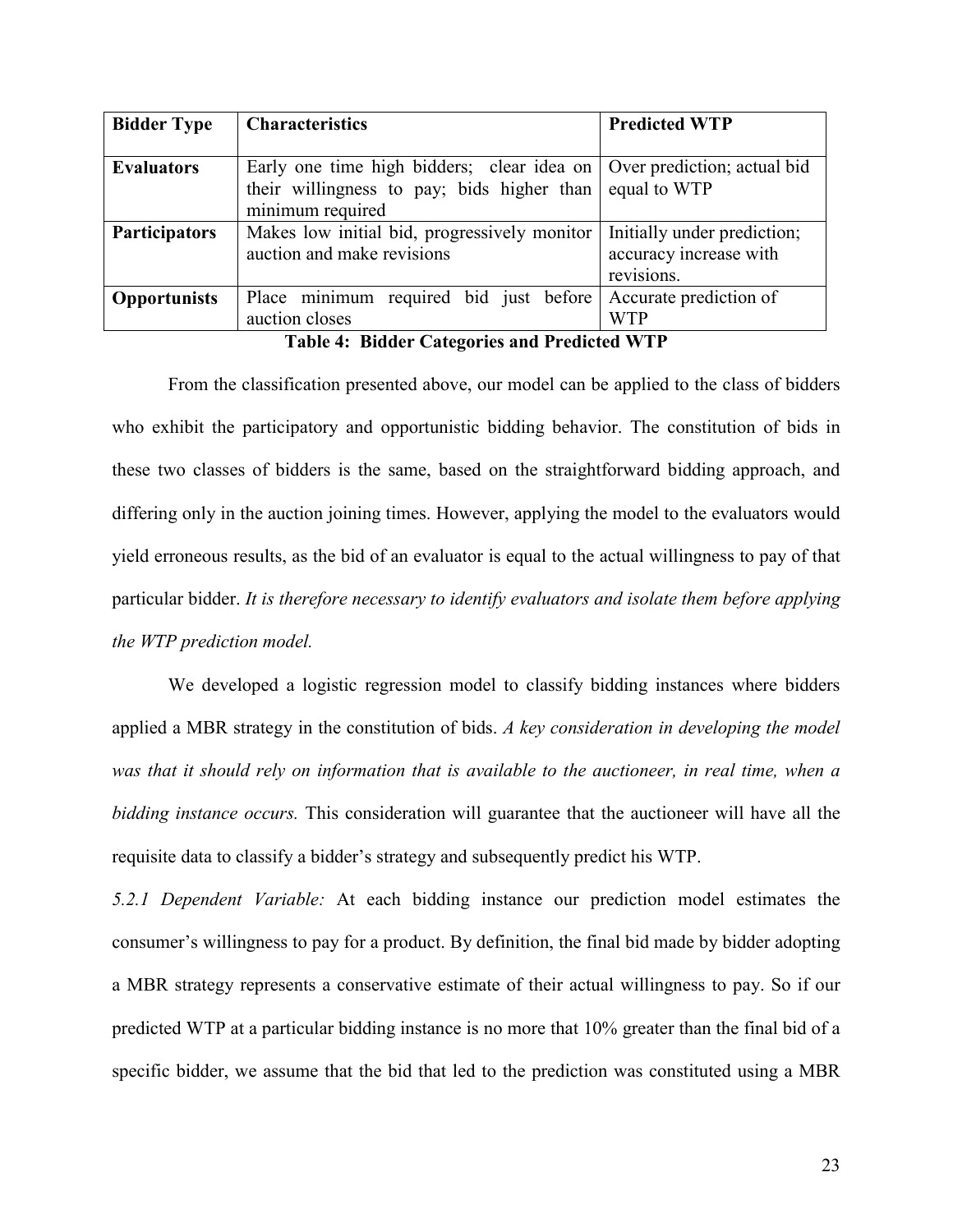strategy. The above operationalization would be sufficient if bidders themselves did not revise their willingness to pay as the auction progresses. To accommodate revisions in willingness to pay, we further classify as MBR, bidders whose predicted WTP value lies below 110 % of the final bid value. This classification scheme yields a value for the dependent variable, which is the strategy classification. It is important to note that it does not really matter whether bidders explicitly carry out such an optimization. Under a broader umbrella, such behavior could be viewed simply as being rational. Another way of looking at this is that it indicates that the submitted bid implicitly conforms to a gain maximizing bid calculation. Table 5 below provides a summary of the proportion of bidders in our data set classified as using a MBR bidding strategy.

|                                               | % MBR Bidders | $\%$ Non-MBR   |  |  |
|-----------------------------------------------|---------------|----------------|--|--|
|                                               |               | <b>Bidders</b> |  |  |
| <b>Uniform Price Auctions</b>                 | $62\%$        | 38%            |  |  |
| <b>Yankee Auctions</b>                        | 63%           | 37%            |  |  |
| — 11 - <b>1</b><br>----<br>$\sim$ $\sim$<br>. |               |                |  |  |

**Table 5: Distribution of Bidders' by Bidding Strategy** 

*5.2.2 Explanatory Variables:* The next challenge was to identify explanatory variables that would explain the likelihood of a bidder adopting the MBR strategy. We identified auction variables and the relationship they have to the classification results shown in Table 5. We consider variables for which an auctioneer can acquire data on at the time of making a prediction on the bidders WTP. *This means that at any bidding instance, an auctioneer will be able to determine a bidders bidding strategy before applying our WTP prediction model*. A quick investigation of some key auction variables yields consistent patterns between their values and the strategy used by bidders. Figure 2a shows the trend of the proportion of bidders who use a MBR strategy as a function of the number of revisions that a bidder has made. The proportion of MBR bidders increases with the number of revisions that bidders have made. The trends are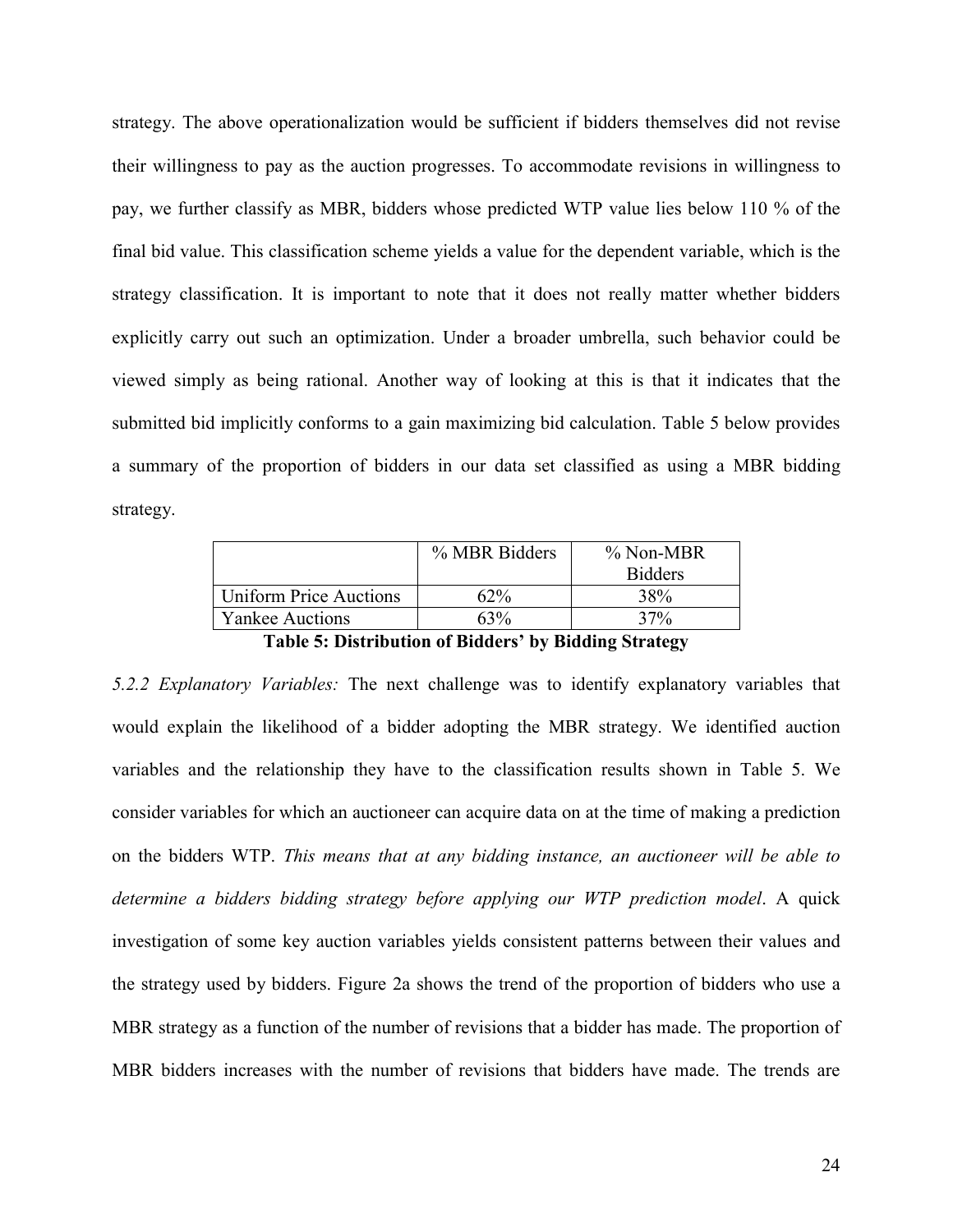similar in Yankee auctions and uniform price auctions. Figure 2b reveals the proportion of bidders using the MBR strategy as the auction progresses. The trend generally declines over the auction duration for the Yankee auction. That is, the proportion of bidders using a MBR strategy declines as the auction progresses. On the other hand, the uniform price auctions exhibit a decline in the proportion of MBR bidders for the first half part of the auction, after which the proportion of bidders using a MBR strategy starts to increase.

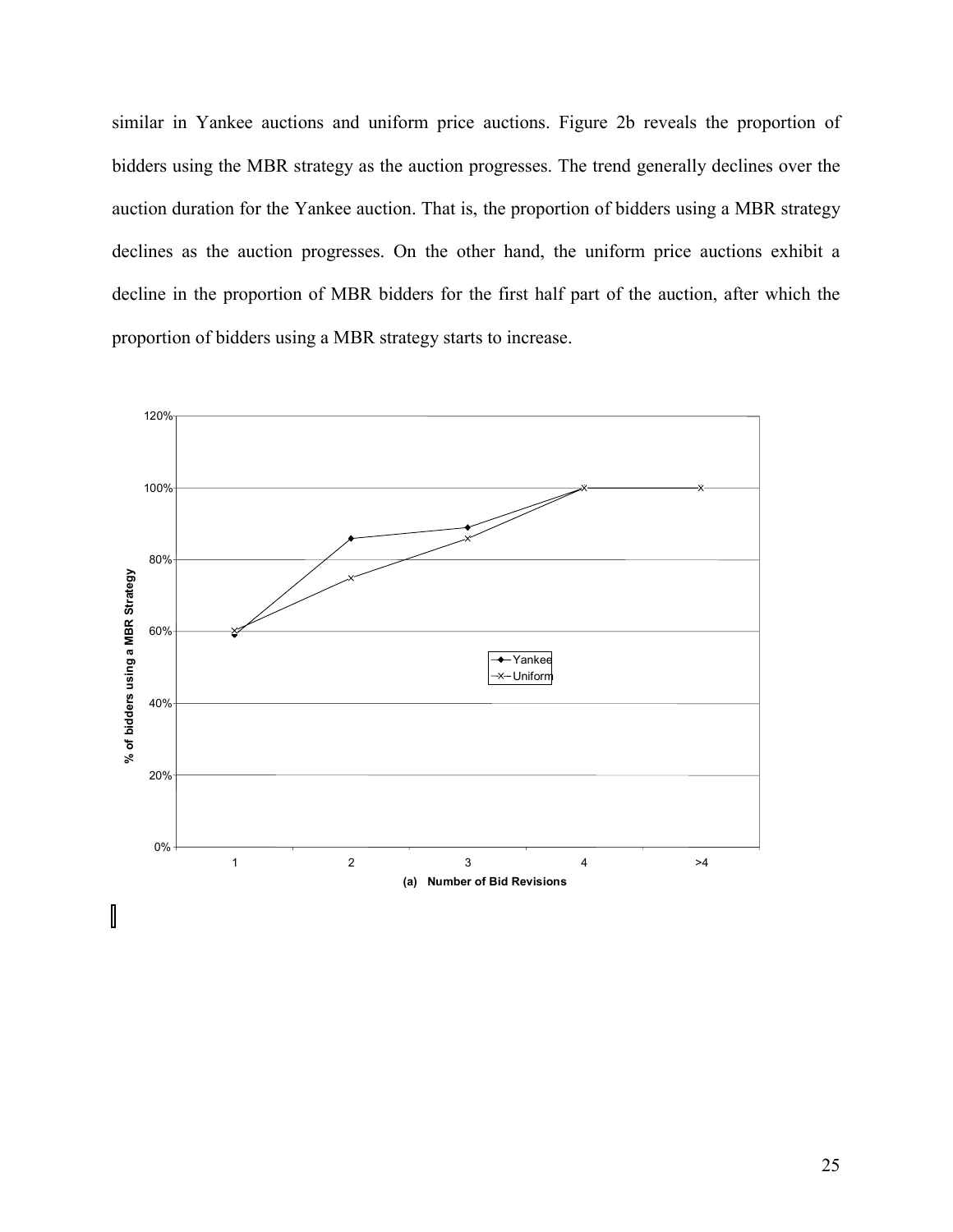

**Figure 2: Percent of Bidders Using MBR (a) Over the Auction Duration and (b) by the Number of Bid Revisions** 

 The choice of explanatory variables used in the logistic regression model was based on the analytical model, on the insights from Figure 2, as well as on some observable strategic behavior or bidding aggressiveness measures. From the analytical model we hypothesized that the upper bound on the expected bid price for an item *m* and the lot size of the auctions *N* are likely to influence the bidding strategy adopted. These are captured in *X1i* and *X3i* respectively in equation 12, the best-fit Logit regression model:

$$
Log\left(\frac{P_i}{1-P_i}\right) = \alpha + \beta_1 X_{1i} + \beta_2 X_{2i} + \beta_3 X_{3i} + \beta_4 X_{4i} + \varepsilon_i
$$
 (12)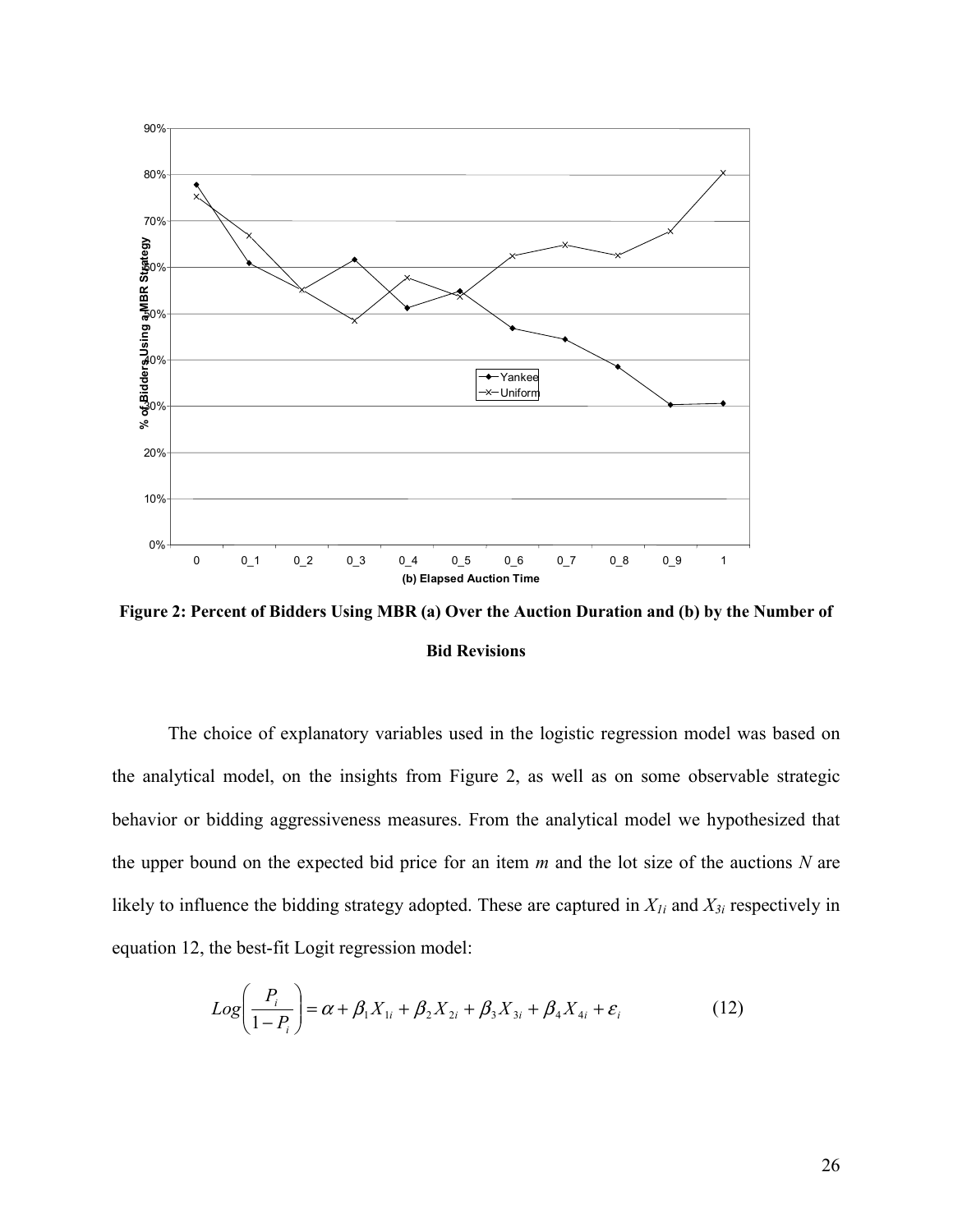Where:

 $P_i$  - Probability that the bidder is using the MBR strategy

 $X_{1i}$  - Ratio of current bid to a suggested market price

 $X_{2i} = \frac{K}{N}$  - Ratio of number of current winning bids that are smaller than the current bid, to

lot size

 $X_{3i}$  - Normalize elapsed auction time.

 $X_{4i}$  = Number of bid revisions that the bidders has made up to the bidding instance being considered (not the same as the ex-post total number of revisions)

 *X2i* and *X4i* capture the strategic behavior of the bidders. These variables together capture the range of strategic behavior presented in Table 4. High values of *X4i* would indicate that the bidder was either a participator or an opportunist. A ratio close to 1 for *X1i* would suggest an evaluatory, non MBR, type of bidder.

Using a statistical analysis software package (SPSS), we regressed the data on the model proposed at equation 12 above. The estimates of the model coefficients and their statistical significance are shown in Table 6a and 6b for Yankee auction and Uniform price auctions respectively. The difference in coefficient estimates between the two data set reveals distinctions in the way bidders bid in the two auctions, not surprising given the two contrasting pricing rules. All the model variables are significant in explaining the predicted classification. In Appendix 3, we present correlation matrices for the variables used in the model. The values support independence among the predictor variables.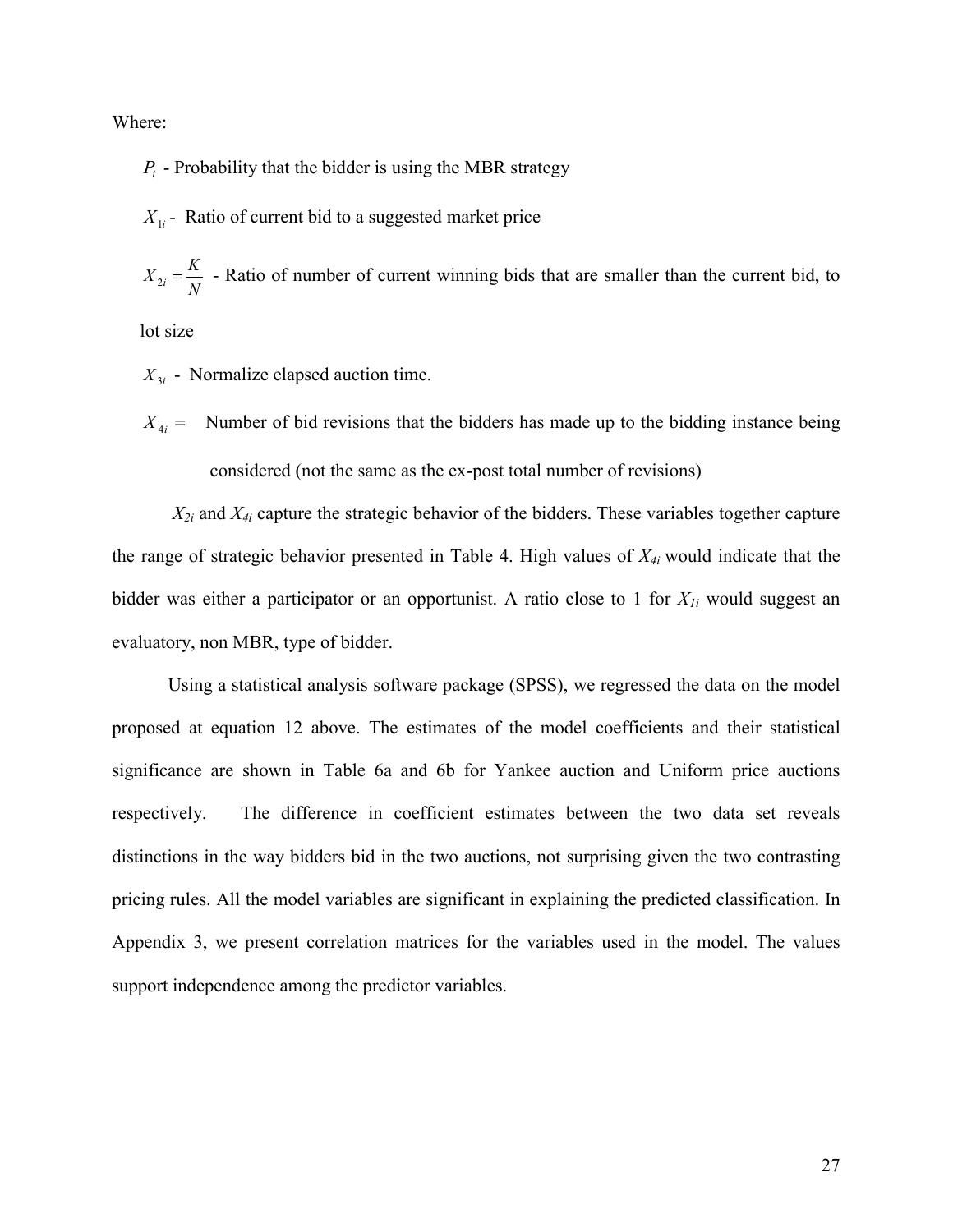| Coefficient | <b>Estimate</b> | S.E. | Wald    | Df | Sig. |
|-------------|-----------------|------|---------|----|------|
|             | $-0.456$        | .213 | 4.6     |    | .032 |
|             | $-7.879$        | .315 | 623.8   |    | .000 |
|             |                 |      | 12.095  |    | .001 |
|             | 1.952           | .140 | 193.395 |    | .000 |
| Constant    | 2.992           | .248 | 143.192 |    | .000 |

**Table 6a: Strategy Classification Model's Coefficient estimates – Yankee Auctions** 

| Coefficient                   | <b>Estimate</b> | S.E.  | Wald    | Df | Sig. |
|-------------------------------|-----------------|-------|---------|----|------|
|                               | 1.781           | 0.271 | 43.29   |    | .000 |
|                               | $-4.517$        | 0.185 | 593.992 |    | .000 |
| $\bm{\mu}_{\bm{\mathcal{X}}}$ | 1.361           | 0.141 | 93.273  |    | .000 |
|                               | 0.417           | 0.101 | 16.894  |    | .000 |
| Constant                      | 0.862           | 0.152 | 31.967  |    | .000 |

**Table 6b: Strategy Classification Model's Coefficient estimates – Uniform Price Auctions** 

As indicated in Table 7, the fitted model yielded, on average, a 79.5% and 72.4% classification accuracy on the Yankee and uniform price auctions respectively. A bidder is classified as using a MBR strategy if the logistic regression model yields a probability  $P_i > 0.5$ on the model given at equation 12. Note that all the variables are available to the auctioneer at the time a bid is submitted. Hence, the model can be used to classify bidders in real time.

| <b>Actual</b><br><b>Categories</b> | <b>Classification Accuracy</b> |                      |  |  |  |
|------------------------------------|--------------------------------|----------------------|--|--|--|
|                                    | <b>Yankee Auctions</b>         | <b>Uniform Price</b> |  |  |  |
|                                    |                                | Auctions             |  |  |  |
| Non-MBR                            | 81.9%                          | 72.1%                |  |  |  |
| <b>MBR</b>                         | 76.9%                          | 72.7%                |  |  |  |
| Overall                            | 79.5%                          | $72.4\%$             |  |  |  |

### **Table 7: Logit Model Classification Accuracy**

The strategy classification model presented here is an integral part of the WTP prediction. It verifies the strategy bidders are using before applying our WTP model. Next, we show the accuracy of our WTP predictions, along with our ability to predict the auctions' expected price during the early stages of the auction.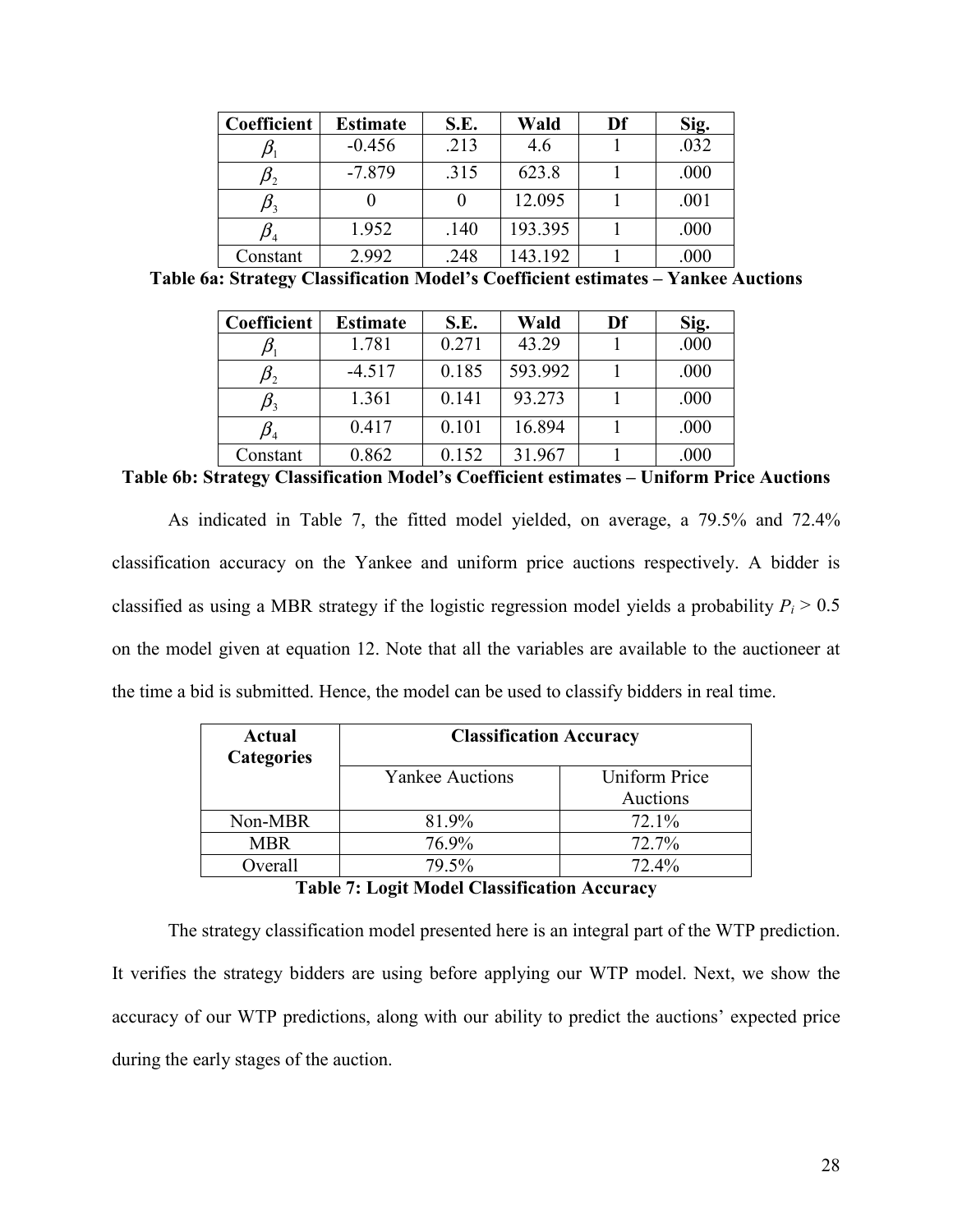## **6. Empirical Validation Of Prediction Model**

Using data collected from the online auctions as described in section 4.1, we preceded to validate the accuracy of the predicted willingness to pay. We created a program that can replicate and manage the stream of the bid arrival process as it occurred in the actual auction. As each bid was recorded, we used the WTP prediction model given in Tables 3 and 4 to predict the bidders' willingness to pay. Note, that at the time that we collected the data, Ubid.com did not feature a suggested retail price, hence, for demonstrative purposes, we used the value of the maximum bid in the Yankee auctions for the parameter *m,* that caps the support of the WTP distribution. Alternatively, *m* could be computed as the average retail price from using a price comparison agent, such as MySimon.com. We compared the predicted WTP to the actual WTP as given by the final bid of a specific bidder. We use the bidders' final bids as proxies for their actual WTP. Note, that the final bid is a realistic estimate of the actual WTP for the losers of both uniform and discriminatory multi-unit auctions, and a conservative estimate of the winners of such auctions.

## **6.1 Accuracy of the WTP Prediction Model**

Table 8 shows the percentage difference between WTP as predicted by our model and the actual WTP. The results show that on average, our predictions are 3 percent and 4.7 percent lower than bidders' actual willingness to pay in Yankee and uniform price auctions respectively. The table also shows a 95 percent confidence interval for the observed deviation between the predicted and actual WTP.

|                           | Yankee         | <b>Uniform Price</b> |
|---------------------------|----------------|----------------------|
|                           | Auctions       | Auctions             |
| <b>Average Deviation</b>  | $-3\%$         | $-4.7\%$             |
| <b>Standard Deviation</b> | $22\%$         | 13.67%               |
| 95% confidence interval   | $[-5\%, -1\%]$ | $[-7.2\%, -2.33\%]$  |
| on Deviation              |                |                      |

**Table 8: Predictions Accuracy of Bidders' WTP**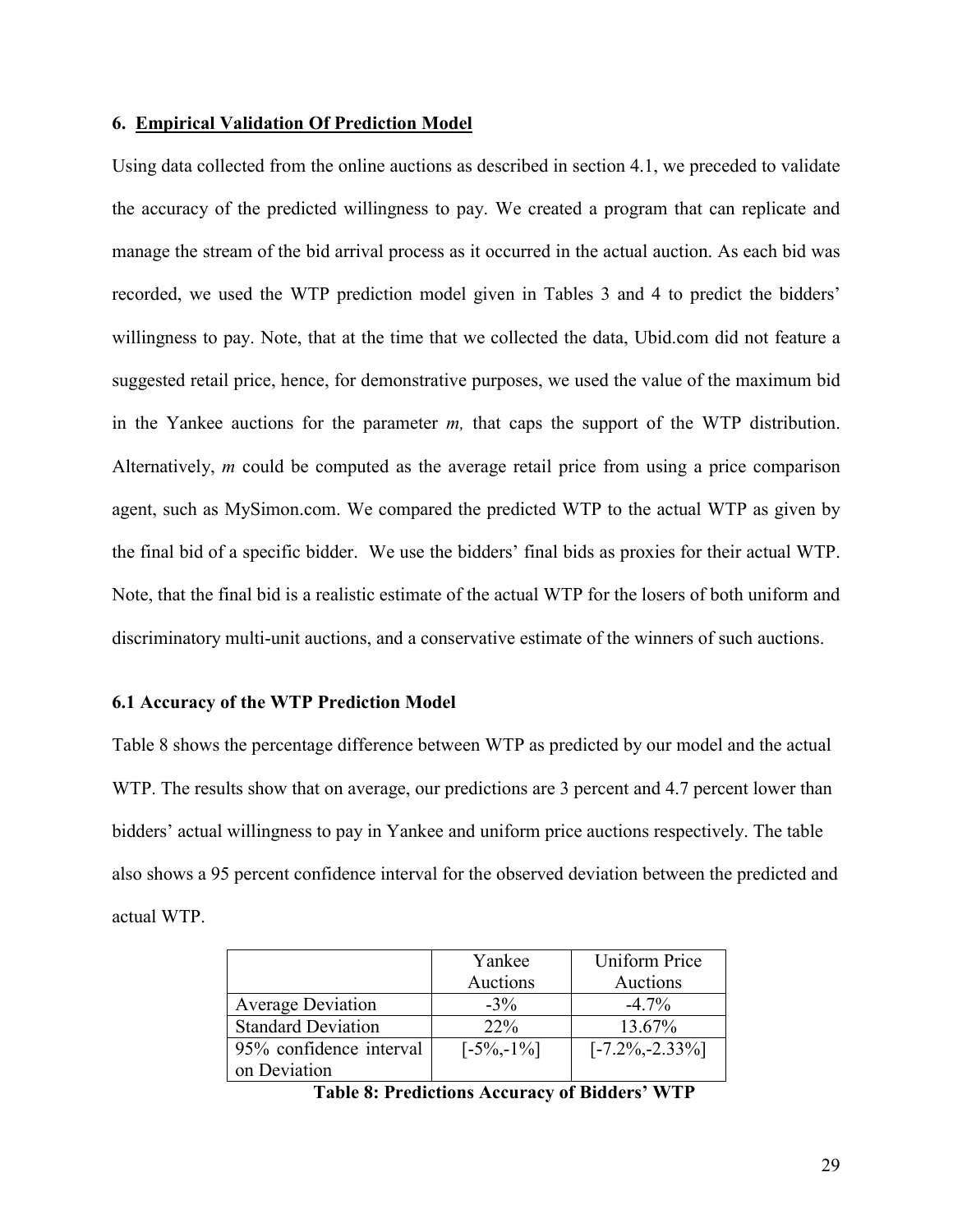In order to get further insights into the workings of our prediction model we classify our prediction errors according to auctions' duration as well as the number of bid revisions made by bidders. These results are displayed in Figures 3a and 3b respectively.



 **Figure 3a: Accuracy of the WTP model over the Auction Duration** 

Over the auction duration, the model for Yankee price auctions over-predicts bidders willingness to pay in the initial part of the auction, and the prediction accuracy generally improves as the auction proceeds. The predictions for the uniform auction are consistently below the actual bidders' willingness to pay and the prediction accuracy increases as the auction progresses. Towards the latter stages of the auction, our model over predicts bidders willingness to pay for the Yankee auctions. These patters of prediction accuracy seem consistent with the underlying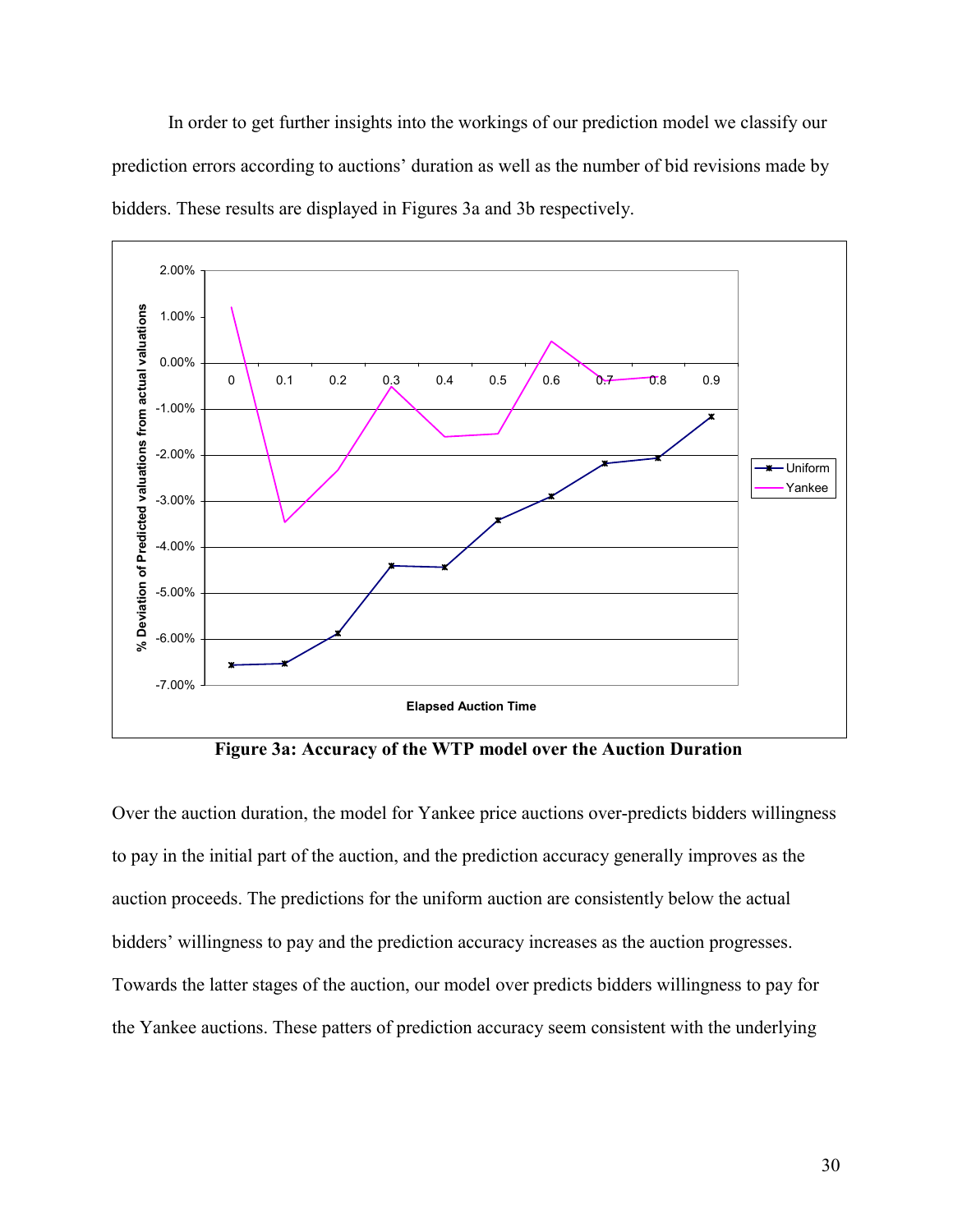incentives that each auction format provides to the bidders, as well as some differences induced by the mechanism designs.

 Figure 3b reveals the patterns of the prediction accuracy of our model with the number of bid revisions the bidders made in the auctions.



 **Figure 3b: Accuracy of the WTP model as a function of Bid Revisions**

The highest prediction accuracy for Yankee auctions is witnessed among the class of bidders who submit between two and three bid revisions before the close of the auction, whereas the prediction accuracy is more or less consistently just under the 5% mark, except for the 3 bid revision case, for the uniform multi-unit auction, irrespective of the number of bid revisions.

# **6.2 Inference on Final Auction Revenue**

 Another aspect of our prediction model that we investigated was its capability to infer the final auction revenue. We estimate such a revenue curve by considering the outcome, say from a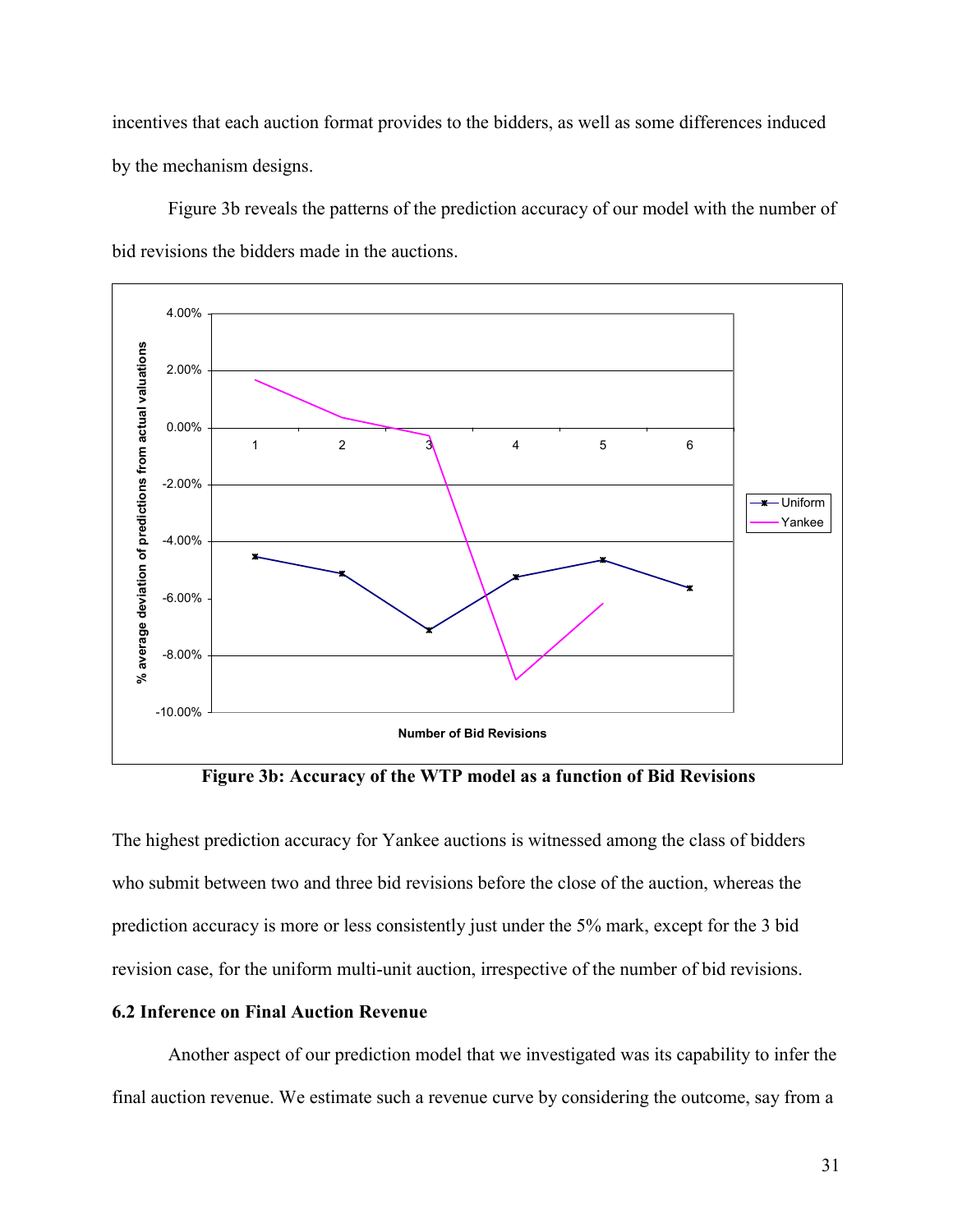hypothetical mechanism, which induces the bidders were to offer prices that are equal to their predicted willingness to pay. If the predictions are accurate, the auctioneer should be able to infer the final auction revenue from the predicted willingness to pay. Such inference can be done in the early stages of the auctions and can be used a strategic tool by the auctioneers to dynamically adjust the mechanism's design. These adjustments could be made through dynamic buy-it-now prices, bid increments or lot sizes. A detailed analysis of these is beyond the scope of this paper, but we do present our estimates of the auction's closing price, estimated as the auction progresses. The earlier such an estimate can be made, with accuracy, the more utility it has for the auctioneer to use it to dynamically calibrate the mechanism. At any stage of the auction, the revenue for the uniform and the discriminatory auctions, say  $R_u$  and  $R_p$  respectively, auction can be estimated as:

$$
R_u = N \cdot W_{(N)} \tag{13}
$$

$$
R_D = \sum_{i=1}^{N} W_{(i)}
$$
 (14)

Where  $W_{(i)}$  represents the  $i<sup>th</sup>$  highest estimated WTP, at that time. Figure 4 presents a comparison of the progression of the actual auction revenue to the predicted revenue (as per equations 13 and 14), over time.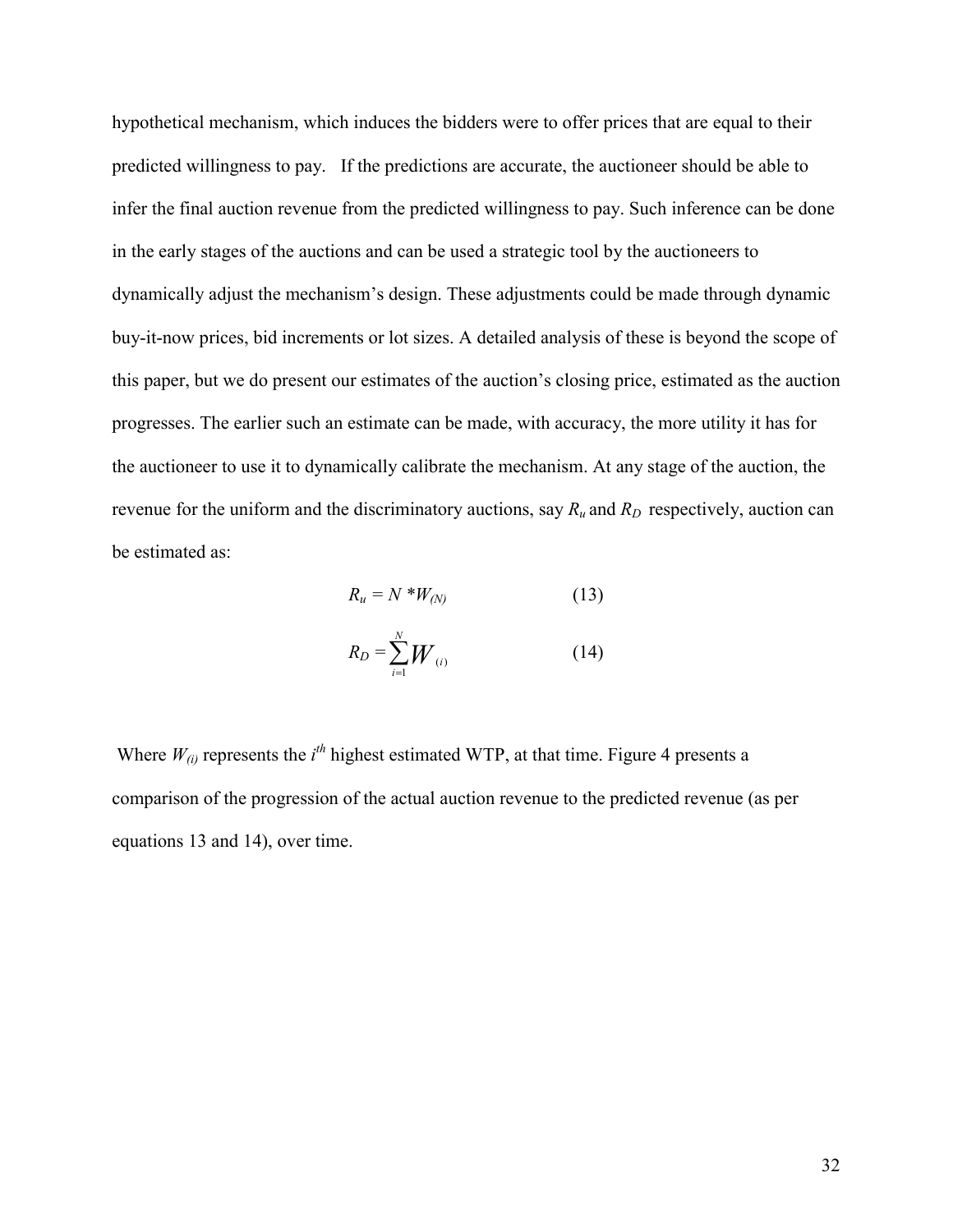



**Yankee auctions; (b) Uniform price auction**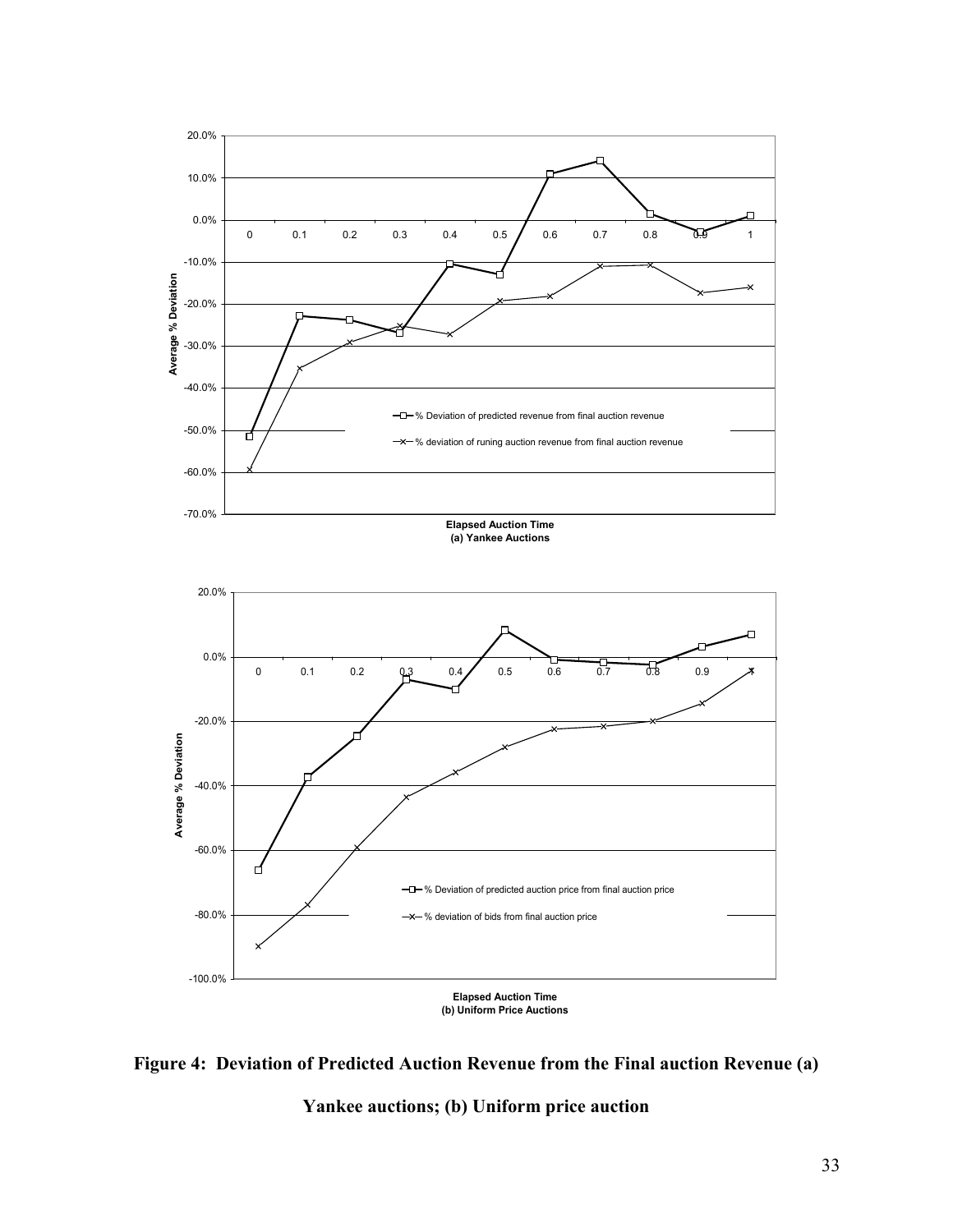#### **7. Conclusions and Future Research**

 This work illustrates how the enhanced information acquisition and processing capabilities of the online environment can be used to understand the micro-level details of the price formation process in two popular types of progressive multi-unit online auctions. Making a minimalist myopic best response bidding assumption to ties bidders observed bids to their underlying willingness to pay, together with a Logit classification model that can be implemented with information available at run-time, we are able to derive tight estimates of bidder's willingness to pay in real time. Our estimation and strategy classification procedure, applied to 987 online auctions with over 78,000 bids, allows us to come, on average within 3% of revealed willingness to pay for Yankee auctions, and within 4.7% for uniform multi-unit auctions.

Particularly interesting is the fact that there exists an opportunity to design mechanisms that can significantly shorten the duration of such auctions. For all practical purposes, an auctioneer using our estimation procedure can expect predicting up to 90% of the auction's underlying revenue by the  $40<sup>th</sup>$  time percentile for two of the most popular types of multi-unit online auctions. We have recently observed the multi-unit auctioneer Ubid.com to be using a *static* "ubuy-it" price in parallel with Yankee bidding. Our intuition, based on the insights from the prediction results we have presented in this paper, is that a *dynamic* ubuy-it price is going to lead to a more allocatively efficient mechanism. The details of determining the dynamic buy-itnow prices in the multi-unit setting, using the information acquisition and processing capabilities that are at our disposal in the online auction environment, remains a promising area of future research.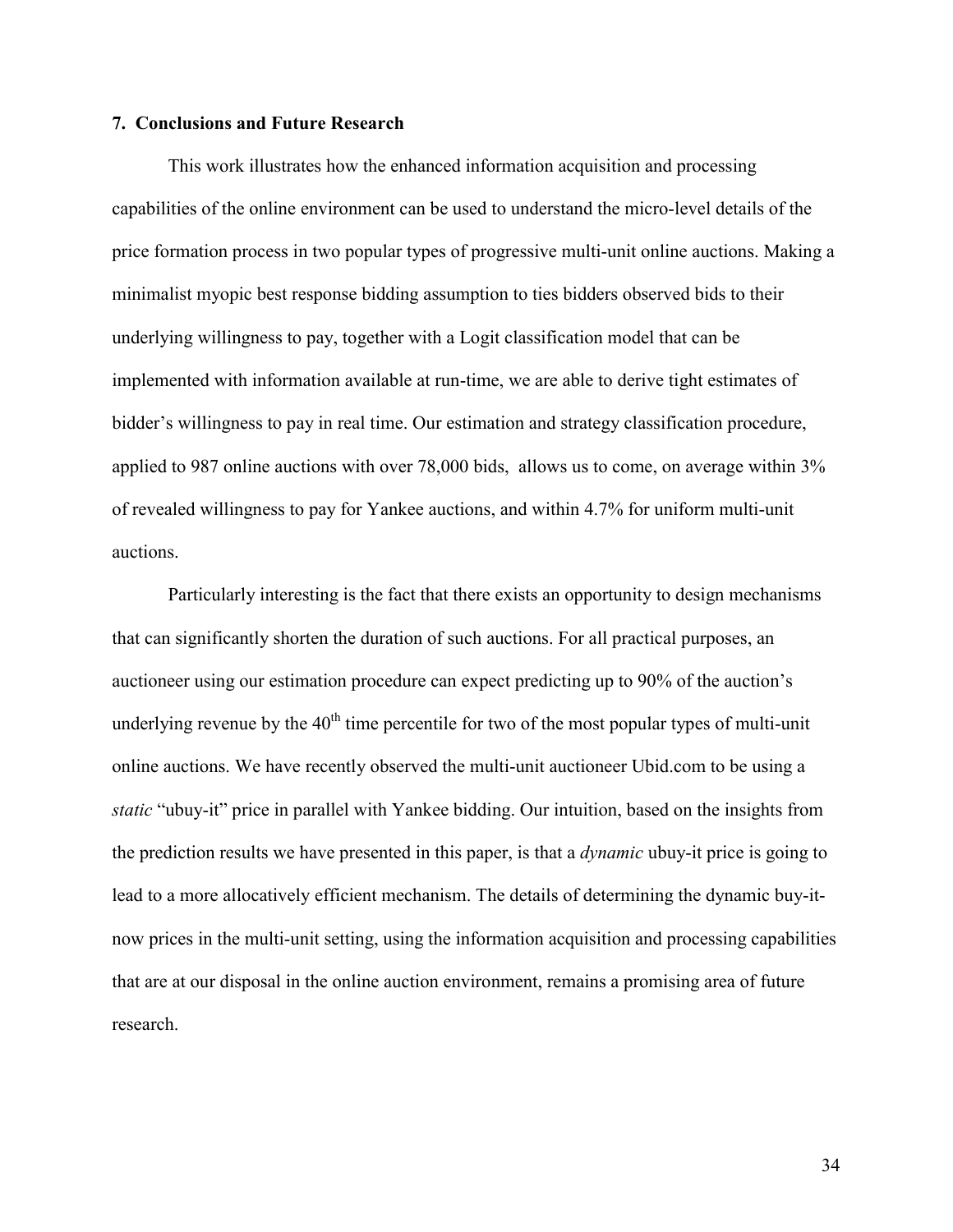## **References:**

- 1. Ausubel Lawrence M., "An Efficient Ascending-Bid Auction For Multiple Objects", *Working Paper No. 97-06,(1997)* University of Maryland, Department of Economics.
- 2. Bajari, P., Hortascu, A., "Winner's Curse, Reserve Prices and Endogenous Entry: Empirical Insights from eBay Auctions", *Working Paper*, *(2000)*, Department of Economics, Stanford University.
- 3. Bapna, R., Goes, P., and Gupta, A. "Analysis and Design of Business-to-Consumer Online Auctions," *Management Science*, **49(1)**, 2003a, 85-101.
- 4. Bapna, R., Goes, P., and Gupta, A. "Online Auctions: Insights and Analysis," *Communications of the ACM,* **44 (11)**, (2001), 42–50.
- 5. Bapna, R., Goes, P., and Gupta, A., "Replicating Online Yankee Auctions to Analyze Auctioneers' and Bidders' Strategies," forthcoming in *Information Systems Research*, 2003b.
- 6. Biais, B., Hillion, P., and Spatt, C., "Price Discovery an Learning During the Pre-opening Period in the Paris Bourse", *Journal of Polictical Economy,* **107( 6)**, (1999), 1218 – 1248.
- 7. Carare, O., "Need for Speed: Demand Estiamtion Using Auction Data," UT Dallas working paper, 2003, available at [http://www.utdallas.edu/~oxc023000/.](http://www.utdallas.edu/~oxc023000/)
- 8. Crampton, P., " Ascending Auctions", *European Economic Reciew, 42,* (1998), 3-5.
- 9. Dekel, E., Fudenberg, D., and Levine, D.K, "Learning to Play Bayesian Games" *Working Paper* (2001).
- 10. Engelbrecht-Wiggans, R., and Kahn, C.M., "Multi-Unit Auctions With Uniform Prices", *Economic Theory,* **12** , (1998), 227-258.
- 11. Engelbrecht-Wiggans, R., " An example of Multi-Unit Auctions with atypical Many Equilibria", *Economic Letters,* **65,** *(1999)*, 67-69
- 12. Engelbrecht-Wiggans R., List, J., and Lucking-Reiley, D. "Demand Reduction in Multiunit Auctions with Varying Numbers of Bidders: Theory and Field Experiments" (1999).
- 13. Laffont, J. J., Ossard, H., and Vuong, Q., "Econometrics of First-Price Auctions," *Econometrica ,* **63 ( 4)***.* , (1995), 953-980.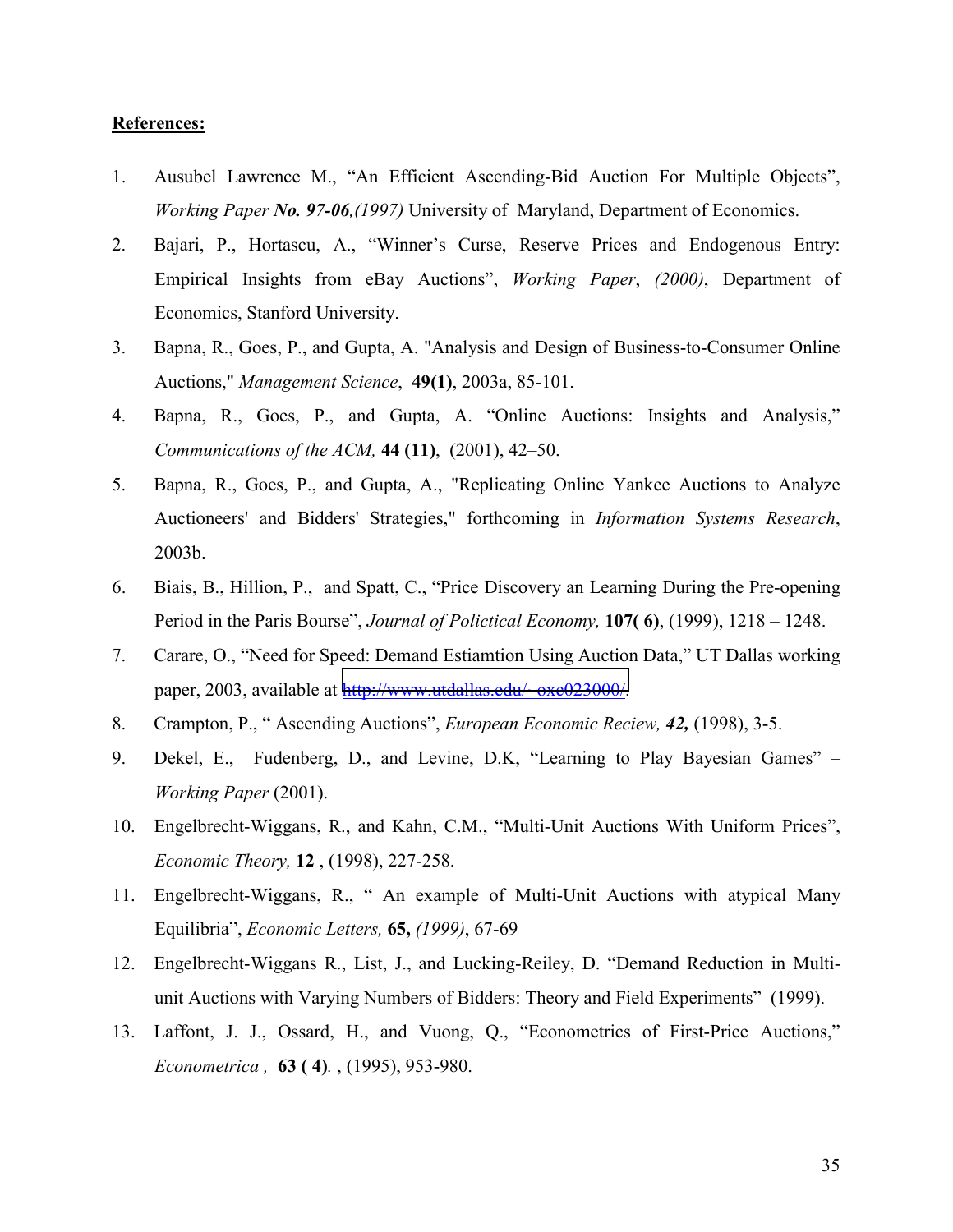- 14. Menezes, M. F., "Multi-unit English auctions" , *European Journal of Political Economy,*  **12,** (1996), 671- 684.
- 15. McAfee, R. P., and McMillan, J., "Auctions and Bidding," *Journal of Economic Literature*, **25,** (1987), 699-738.
- 16. Milgrom, P., "Auctions and Bidding: A Primer," *Journal of Economic Perspectives*, **3** (1989), 3-22.
- 17. Milgorm P. R. and Weber, R. J. , "A Theory of Auctions and Competitive Bidding," *Econometrica*, **50 (5)**, (1982), 1089 – 1122.
- 18. Nautz and Wolfstetter, Bid Shading and Risk Aversion in Multi-unit Auctions with Many Bidders, *Economics Letters,* 56, (1997), 195-200
- 19. Parkes, D.C., and Ungar, L. H., " Preventing Strategic Manipulation in Iterative Auctions: Proxy Agents and Price-Adjustment", *Proceedings of the 17<sup>th</sup> National Conference on Artificial Intelligence*, (2000), 82-89.
- 20. Paarsch, H. J., Deciding Between Common Values and Private Vale Paradigms in Empirical Models of Auctions, *Journal of Econometrics*, (1992), **51**, 191 –215.
- 21. Rothkopf, M. H., and Harstad, R. M., "Modeling Competitive Bidding: A Critical Essay," *Management Science*, **40 (3)**, (1994), 364-384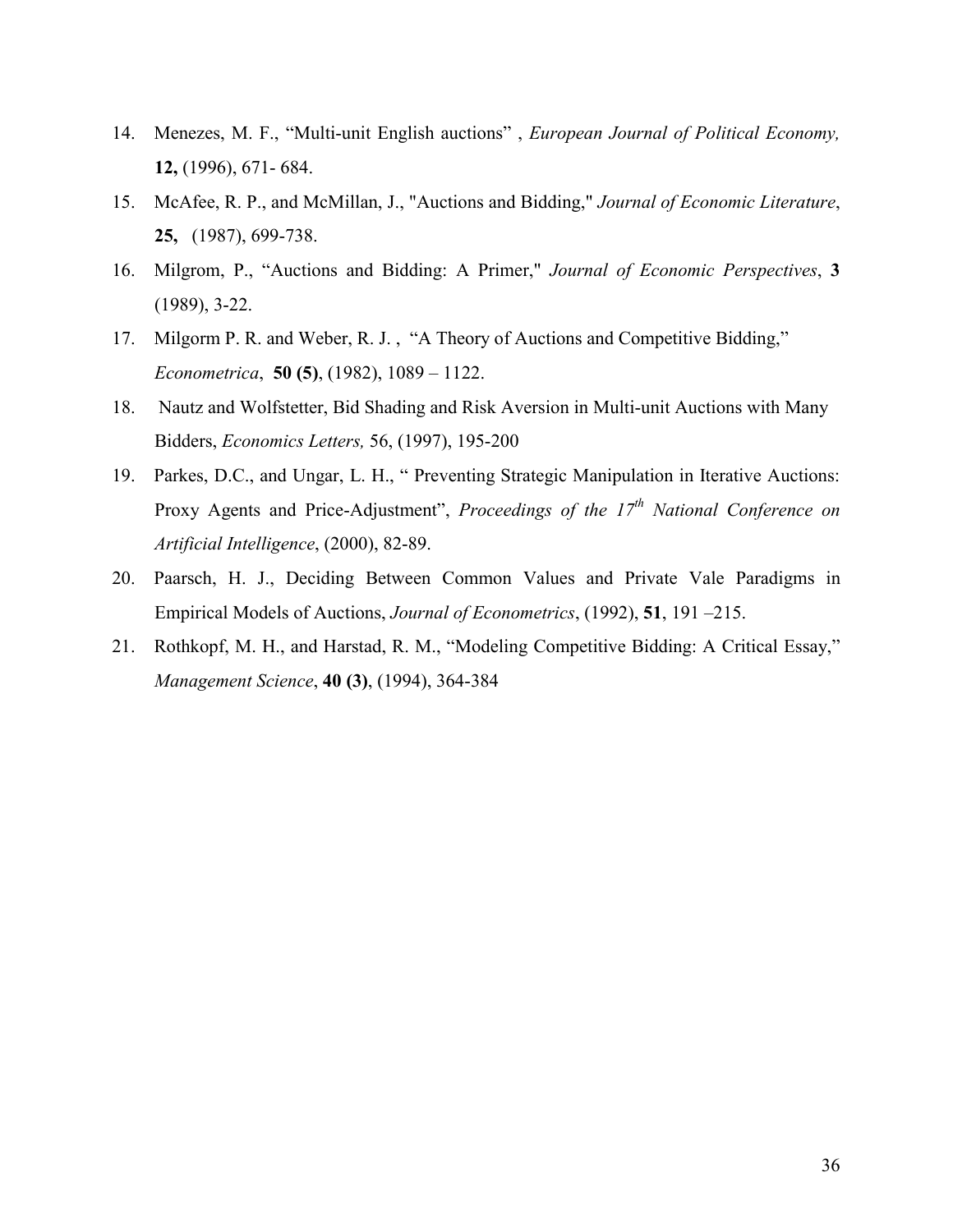(Appendices are to be treated as online supplements)

| When $x_1 < z < x_2$           | Price                 |                  | Probability                                                                                |
|--------------------------------|-----------------------|------------------|--------------------------------------------------------------------------------------------|
|                                | Uniform               | Yankee           | $1 * \left(1 - \frac{(m-z)^2}{(m-x_1)^2}\right)$                                           |
| $W_1 < z, W_2 > z$             | $\overline{z}$        | $\overline{z}$   |                                                                                            |
| When $z > x_2$                 | Price                 |                  | <b>Probability</b>                                                                         |
| Case                           | Uniform               | Yankee           |                                                                                            |
| $W_1 < x_2, x_2 < W_2 < z$     | $x_{2}$               | $\boldsymbol{Z}$ | $\left(1-\frac{(m-z)^2}{(m-x_2)^2}\right)\left(1-\frac{(m-x_2)^2}{(m-x_1)^2}\right)$       |
| $x_1 < w_1 < z, x_2 < W_2 < z$ | $\frac{(x_2 + z)}{2}$ | Ζ                | $\left(1-\frac{(m-z)^2}{(m-x_2)^2}\right)\left(\frac{(m-x_2)^2-(m-z)^2}{(m-x_1)^2}\right)$ |
| $W_1 > z, x_2 < W_2 < z$       | $\frac{(x_2+z)}{2}$   | $\overline{z}$   | $\left(1-\frac{(m-z)^2}{(m-x_0)^2}\right)\left(\frac{(m-z)^2}{(m-x_0)^2}\right)$           |
| $W_1 < x_2, W_2 > z$           | $x_{2}$               | $\boldsymbol{Z}$ | $\left(\frac{(m-z)^2}{(m-x_2)^2}\right)1-\frac{(m-x_2)^2}{(m-x_1)^2}$                      |
| $x_2 < W_1 < z, W_2 > z$       | $\frac{(x_1+z)}{2}$   | z                | $\left(\frac{(m-z)^2}{(m-x_2)^2}\right)\left(\frac{(m-x_2)^2-(m-z)^2}{(m-x_1)^2}\right)$   |
| $W_1 > z, W_2 > z$             | W                     | W                | $\frac{(m-z)^4}{(m-x_0)^2(m-x_0)^2}$                                                       |

# **Appendix 1.: Exhaustive Summary of Feasible Auction Outcomes**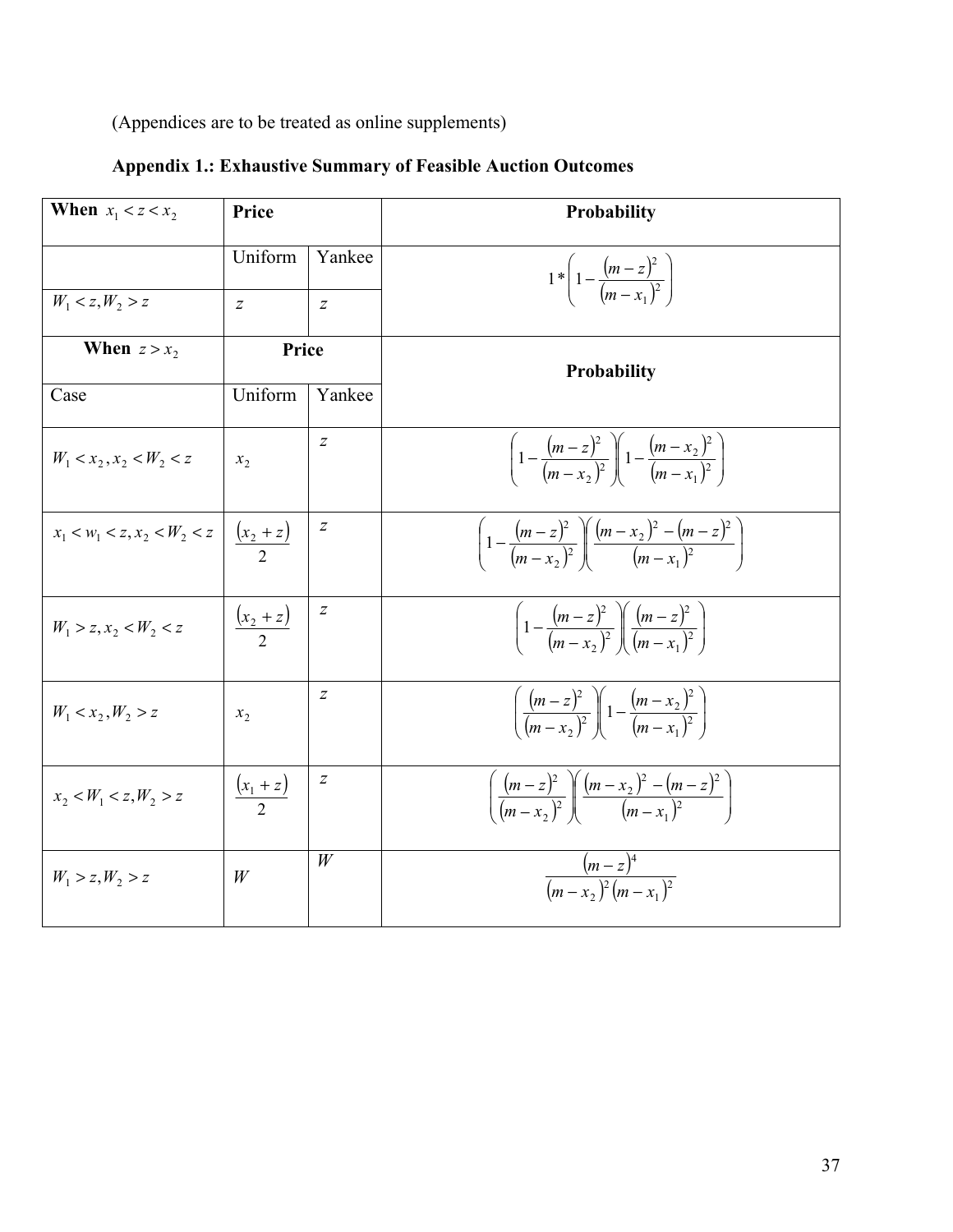| <b>Variables</b>           | <b>Description</b>                       |  |
|----------------------------|------------------------------------------|--|
| <b>Auction variables</b>   |                                          |  |
| Lot Number                 | A unique ID that identifies each auction |  |
| <b>Product Description</b> | Product description details              |  |
| <b>Current Bid</b>         | The current minimum winning bid level    |  |
| <b>Bid Increment</b>       | Auction's pre-set bid increment          |  |
| Number of Bids             | Number of bidders who have already       |  |
|                            | submitted bids.                          |  |
| Quantity                   | Number of items being sold               |  |
| Opening Bid                | Pre-set minimum starting bid             |  |
| <b>Retail Price</b>        | Displayed retail price                   |  |
| Open Date                  | The time the auction begun               |  |
| Close Date                 | Pricing method (Yankee or Uniform)       |  |
| <b>Auction Type</b>        |                                          |  |
|                            |                                          |  |
| <b>Bidder variables</b>    |                                          |  |
| Member ID                  | A unique ID that identifies each bidder  |  |
| <b>Bid Amount</b>          | The amount a bidder tendered             |  |
| Quantity                   | The quantity bid for                     |  |
| Won                        | The quantity allocated to the bidder     |  |
| <b>Bid Date</b>            | The time the bid was submitted           |  |
| <b>Status</b>              | Winning or losing status.                |  |

# **Appendix 2. Online Auction Data Variables Monitored by Tracking Agent:**